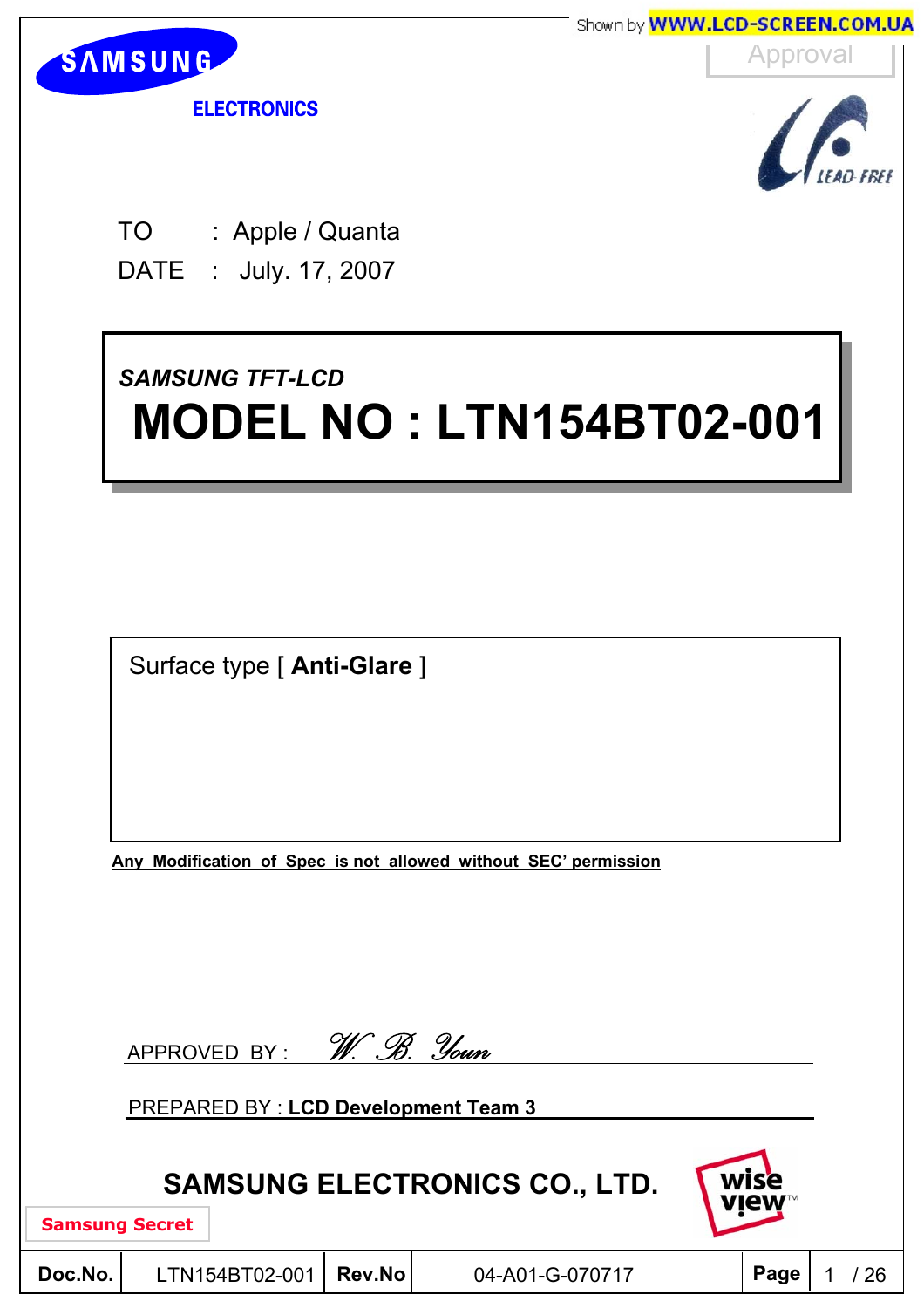| <b>CONTENTS</b><br><b>Revision History</b><br><b>General Description</b><br>1. Absolute Maximum Ratings<br>1.1 Absolute Ratings of environment<br>1.2 Electrical Absolute Ratings<br>2. Optical Characteristics<br>3. Electrical Characteristics<br>3.1 TFT LCD Module<br>3.2 Backlight Unit | Approval<br>------------------- (3)<br>-------------------- (4)<br>$------------(-5)$<br>------------------- (7) |
|----------------------------------------------------------------------------------------------------------------------------------------------------------------------------------------------------------------------------------------------------------------------------------------------|------------------------------------------------------------------------------------------------------------------|
|                                                                                                                                                                                                                                                                                              |                                                                                                                  |
|                                                                                                                                                                                                                                                                                              |                                                                                                                  |
|                                                                                                                                                                                                                                                                                              |                                                                                                                  |
|                                                                                                                                                                                                                                                                                              |                                                                                                                  |
|                                                                                                                                                                                                                                                                                              |                                                                                                                  |
|                                                                                                                                                                                                                                                                                              |                                                                                                                  |
|                                                                                                                                                                                                                                                                                              | ------------------- (10)                                                                                         |
| 4. Block Diagram<br>4.1 TFT LCD Module<br>4.2 Backlight Unit                                                                                                                                                                                                                                 | $------------(13)$                                                                                               |
| 5. Input Terminal Pin Assignment<br>5.1 Input Signal & Power<br>5.2 LVDS Interface<br>5.3 Backlight Unit<br>5.4 Timing Diagrams of LVDS For Transmitting<br>5.5 Input Signals, Basic Display Colors and Gray Scale of Each Color.<br>5.6 Pixel format                                        | ------------------- (14)                                                                                         |
| 6. Interface Timing<br>6.1 Timing Parameters<br>6.2 Timing Diagrams of interface Signal<br>6.3 Power ON/OFF Sequence                                                                                                                                                                         | -------------------- (19)                                                                                        |
| 7. Outline Dimension                                                                                                                                                                                                                                                                         | ------------------- (21)                                                                                         |
| 8. General Precaution                                                                                                                                                                                                                                                                        | $------------(23)$                                                                                               |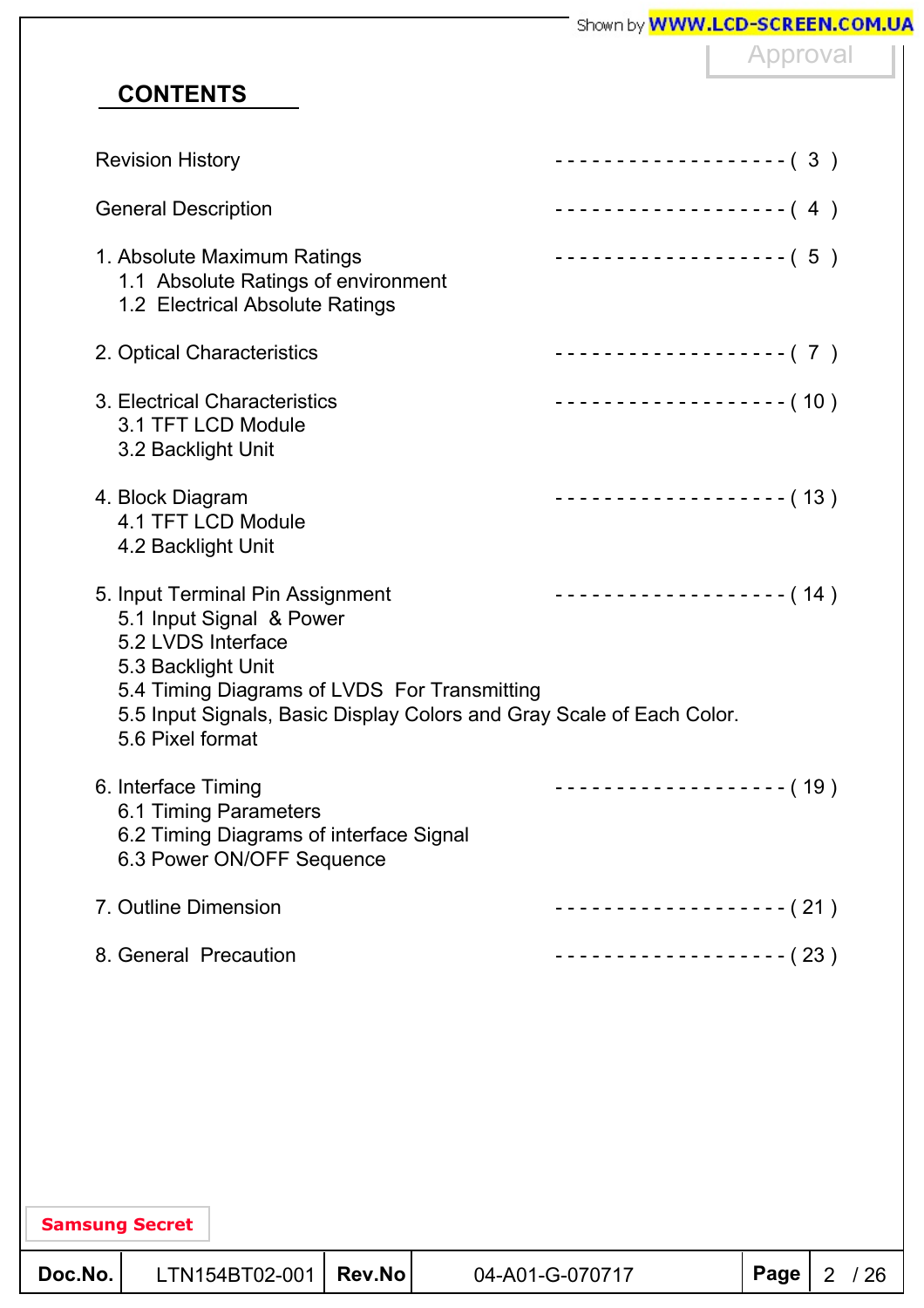# **REVISION HISTORY REVISION HISTORY REVISION HISTORY**

Approval

| Date                  | Revision No.   | Page                       |        | Summary                                                                                                                                                                   |      |                |     |
|-----------------------|----------------|----------------------------|--------|---------------------------------------------------------------------------------------------------------------------------------------------------------------------------|------|----------------|-----|
| Jan. 22, 2007         | P00            | All                        |        | LTN154BT02-001 Model spec was issued first.                                                                                                                               |      |                |     |
| Apr. 05 2007          | P01            | $\overline{7}$<br>12<br>14 |        | Brightness spec was adjusted to 300nit(typ)<br>Max. LED forward voltage was changed to 3.45V<br>Pin assignment was changed by Apple.<br>Pin#5 NC $\rightarrow$ VDD(+3.3V) |      |                |     |
| Apr. 27 2007          | A00            | All                        |        | LTN154BT02-001 Model spec was approved.                                                                                                                                   |      |                |     |
| Jul. 17 2007          | A01            | $\overline{7}$             |        | Tolerance of white color coordinate was changed.<br>13 point uniformity was changed to 1.5 max<br>Viewing angle was changed                                               |      |                |     |
|                       |                |                            |        |                                                                                                                                                                           |      |                |     |
| <b>Samsung Secret</b> |                |                            |        |                                                                                                                                                                           |      |                |     |
| Doc.No.               | LTN154BT02-001 |                            | Rev.No | 04-A01-G-070717                                                                                                                                                           | Page | $\mathfrak{S}$ | /26 |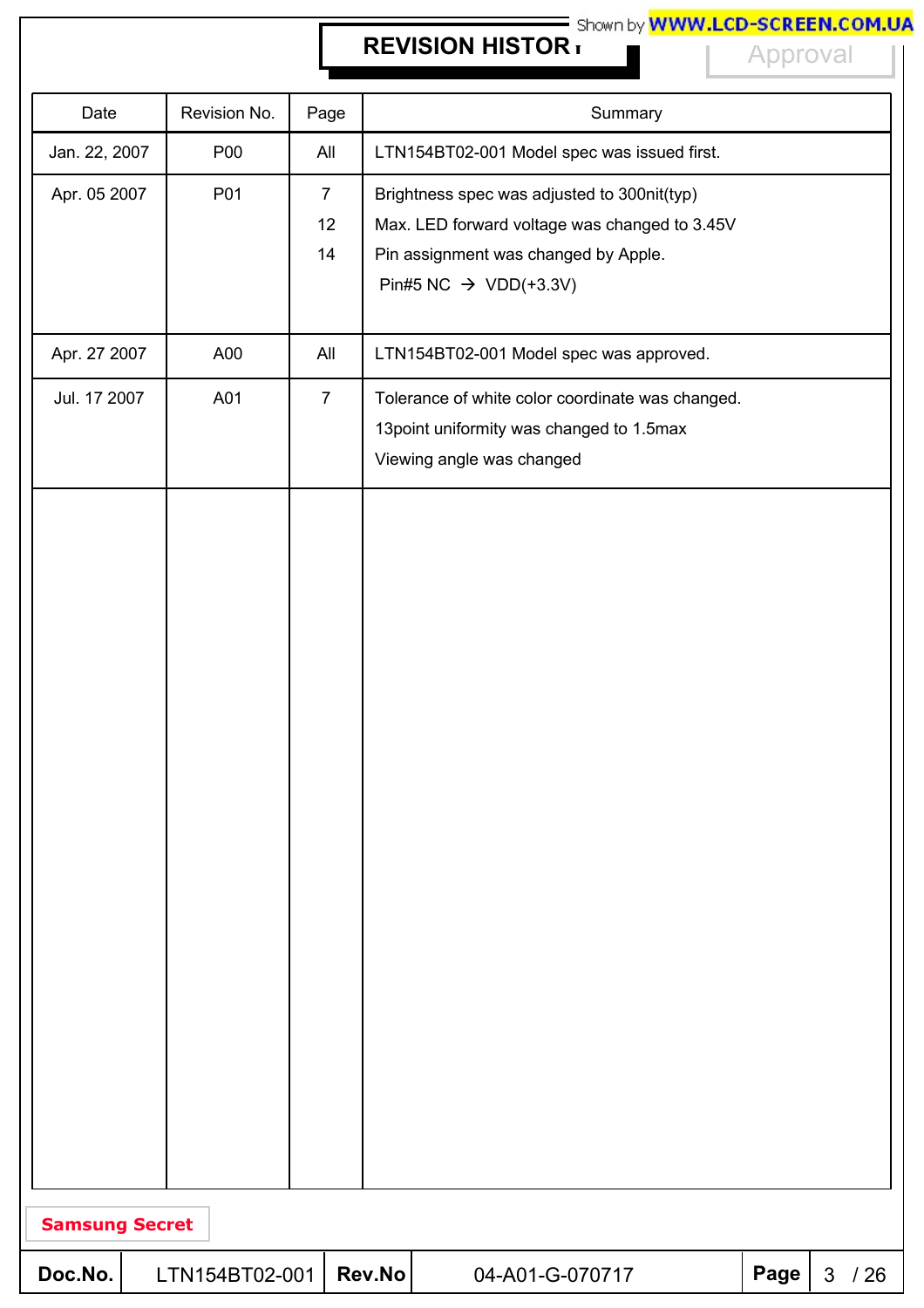## **GENERAL DESCRIPTION**

Approval

#### **DESCRIPTION**

LTN154BT02-001 is a color active matrix TFT (Thin Film Transistor) liquid crystal display (LCD) that uses amorphous silicon TFT as switching devices. This model is composed of a TFT LCD panel, a driver circuit and a backlight system. The resolution of a 15.4" contains 1440 x 900 pixels and can display up to 262,144 colors. 6 O'clock direction is the Optimum viewing angle.

#### FEATURES

- Thin and light weight
- High contrast ratio, high aperture structure
- Wide XGA+ (1440x900 pixels) resolution
- Fast Response Time
- Low power consumption
- LED BLU Structure
- DE (Data enable) only mode.
- 3.3V LVDS Interface
- On board EDID chip
- Pb-free product

#### APPLICATIONS

- Notebook PC
- If the usage of this product is not for PC application, but for others, please contact SEC

| <b>Item</b><br><b>Specification</b> |                                       |       | <b>Note</b> |
|-------------------------------------|---------------------------------------|-------|-------------|
| Display area                        | 331.56(H) X 207.23(V) (15.4"diagonal) | mm    |             |
| Driver element                      | a-si TFT active matrix                |       |             |
| Display colors                      | 262,144                               |       |             |
| Number of pixel                     | 1440 x 900 (16 : 10, Wide XGA)        | pixel |             |
| Pixel arrangement                   | <b>RGB</b> vertical stripe            |       |             |
| Pixel pitch                         | $0.23025(H) \times 0.23025(V)$        | mm    |             |
| Display Mode                        | Normally white                        |       |             |
| Surface treatment                   | Haze 42, Hard-Coating 2H              |       | ARC150T     |

## **GENERAL INFORMATION**

| Doc.No. | $LTN154BT02-001$   Rev.No |  | 04-A01-G-070717 | $ $ Page $ $ 4 / 26 |  |  |
|---------|---------------------------|--|-----------------|---------------------|--|--|
|---------|---------------------------|--|-----------------|---------------------|--|--|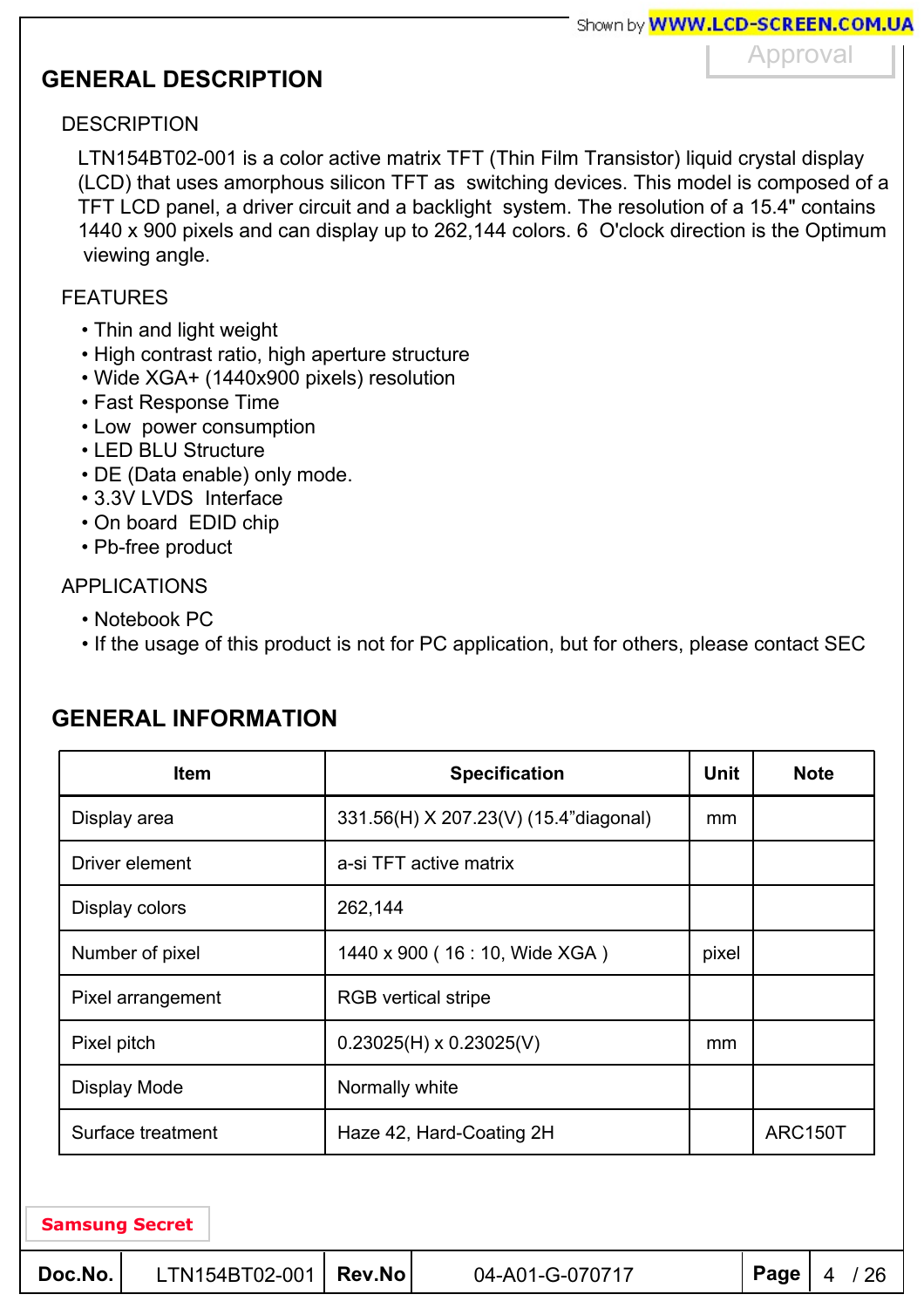#### Mechanical Information

#### Approval

| <b>Item</b>    |                | Min.                     | Typ.  | Max.  | <b>Unit</b> | <b>Note</b> |
|----------------|----------------|--------------------------|-------|-------|-------------|-------------|
|                | Horizontal (H) | 343.5                    | 344.0 | 344.5 | mm          |             |
| Module<br>size | Vertical (V)   | 221.5                    | 222.0 | 222.5 | mm          |             |
|                | Depth (D)      | $\overline{\phantom{0}}$ | 5.8   | 6.1   | mm          | (1)         |
|                | Weight         | -                        | 430   | 450   | g           |             |

Note (1) Measurement condition of outline dimension

. Equipment : Vernier Calipers

. Push Force : 500g f (minimum)

## **1. ABSOLUTE MAXIMUM RATINGS**

#### 1.1 ENVIRONMENTAL ABSOLUTE RATINGS

| <b>Item</b>                                           | Symbol      | Min.                     | Max. | Unit        | <b>Note</b> |
|-------------------------------------------------------|-------------|--------------------------|------|-------------|-------------|
| Storage temperate                                     | <b>TSTG</b> | $-20$                    | 60   | $^{\circ}C$ |             |
| Operating temperate<br>(Temperature of glass surface) | <b>TOPR</b> |                          | 50   | $^{\circ}C$ |             |
| Shock (non-operating)                                 | Snop        | $\overline{\phantom{0}}$ | 240  | G           | (2),(4)     |
| Vibration (non-operating)                             | Vnop        | $\overline{\phantom{0}}$ | 2.41 | G           | (3),(4)     |

Note (1) Temperature and relative humidity range are shown in the figure below.

95 % RH Max.  $(40 °C \geq Ta)$ 

Maximum wet - bulb temperature at 39 <sup>o</sup>C or less. (Ta > 40 °C) No condensation



(2) 2ms, half sine wave, one time for  $\pm X$ ,  $\pm Y$ ,  $\pm Z$ .

(3) 5 - 500 Hz, random vibration, 30min for X, Y, Z.

(4) At testing Vibration and Shock, the fixture in holding the Module to be tested have to be hard and rigid enough so that the Module would not be twisted or bent by the fixture.

| <b>Samsung Secret</b> |                         |                 |           |    |  |
|-----------------------|-------------------------|-----------------|-----------|----|--|
| Doc.No.               | $LTN154BT02-001$ Rev.No | 04-A01-G-070717 | Page $ 5$ | 26 |  |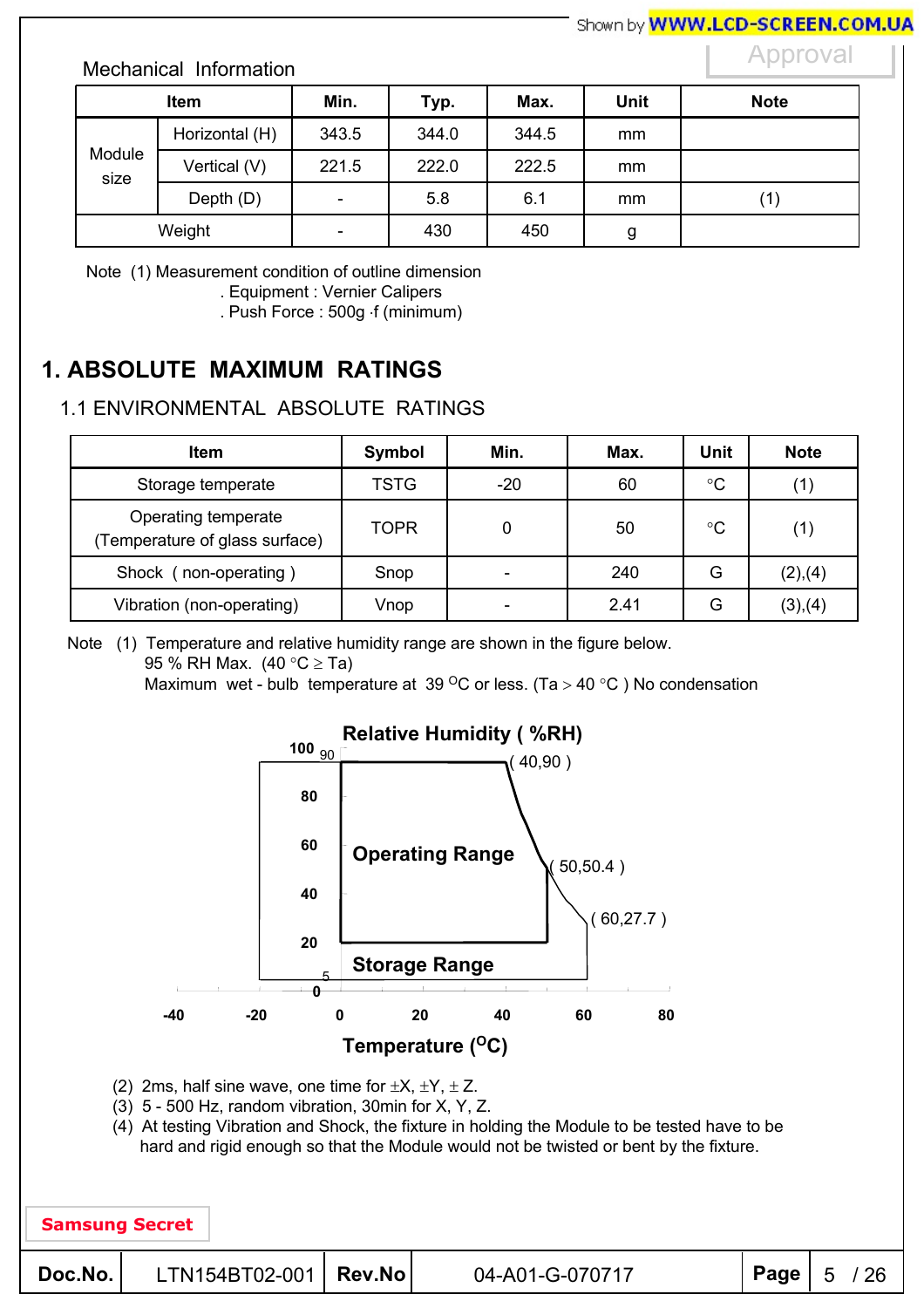Approval

#### 1.2 ELECTRICAL ABSOLUTE RATINGS

#### (1) TFT LCD MODULE

 $V_{DD} = 3.3V$ ,  $V_{SS} = GND = 0V$ 

| <b>Item</b>          | Symbol                | Min.             | Max.           | Unit | <b>Note</b> |
|----------------------|-----------------------|------------------|----------------|------|-------------|
| Power Supply Voltage | <b>V<sub>DD</sub></b> | $V_{DD}$ $-$ 0.3 | $V_{DD}$ + 0.3 |      |             |
| Logic Input Voltage  | V <sub>DD</sub>       | $V_{DD}$ $-$ 0.3 | $V_{DD}$ + 0.3 |      |             |

Note (1) Within Ta  $(25 \pm 2 \degree C)$ 

#### (2) BACK-LIGHT UNIT

Ta =  $25 \pm 2$  °C

| Item               | Symbol   | Min. | Max. | Unit | <b>Note</b> |
|--------------------|----------|------|------|------|-------------|
| <b>LED Current</b> |          | -    | 25   | mA   |             |
| <b>LED Voltage</b> | <b>.</b> | 2.8  | 3.6  |      |             |

Note 1) Permanent damage to the device may occur if maximum values are exceeded

Functional operation should be restricted to the conditions described under normal operating conditions.

| Doc.No. | LTN154BT02-001   Rev.No | 04-A01-G-070717 | $ $ Page $ $ 6 / 26 |
|---------|-------------------------|-----------------|---------------------|
|         |                         |                 |                     |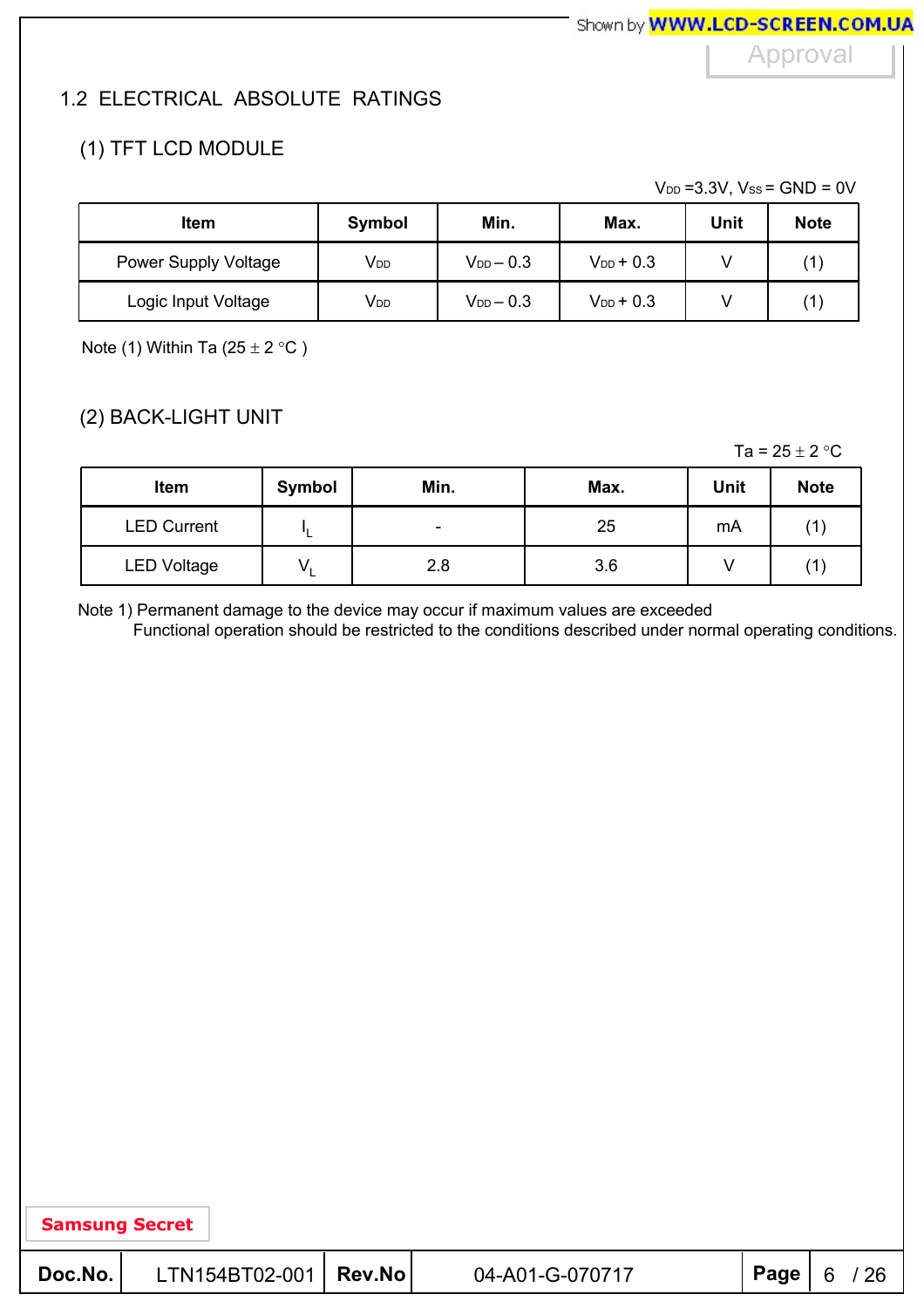## **2. OPTICAL CHARACTERISTICS**

The following items are measured under stable conditions. The optical characteristics should be measured in a dark room or equivalent state with the methods shown in Note (5). Measuring equipment : TOPCON SR-3

| Item                                      |             | <b>Symbol</b>    | <b>Condition</b>    | Min.           | Typ.                     | <b>Max</b>               | <b>Unit</b>       | <b>Note</b>              |  |
|-------------------------------------------|-------------|------------------|---------------------|----------------|--------------------------|--------------------------|-------------------|--------------------------|--|
| <b>Contrast Ratio</b><br>(5 Points)       |             | <b>CR</b>        |                     | 450            | 500                      |                          |                   | (1), (2),<br>(5)         |  |
| Response Time at Ta<br>(Rising + Falling) |             | <b>TRT</b>       |                     |                | 16                       | 20                       | msec              | (1), (3)                 |  |
| Average Luminance<br>of White (5 Points)  |             | YL, AVE          | Normal              | 270            | 300                      | $\blacksquare$           | cd/m <sup>2</sup> | $I_L = 19mA$<br>(1), (4) |  |
|                                           | Red         | Rx               | Viewing             | 0.565          | 0.595                    | 0.625                    |                   |                          |  |
|                                           |             | RY               | Angle<br>$\Phi = 0$ | 0.315          | 0.345                    | 0.375                    |                   | (1), (5)<br>SR-3         |  |
|                                           | Green       | G <sub>x</sub>   | $\theta = 0$        | 0.290          | 0.320                    | 0.350                    |                   |                          |  |
| Color                                     |             | $G_Y$            |                     | 0.525          | 0.555                    | 0.585                    |                   |                          |  |
| Chromaticity<br>(CIE)                     | <b>Blue</b> | Bx               |                     | 0.125          | 0.155                    | 0.185                    |                   |                          |  |
|                                           |             | $B_Y$            |                     | 0.115          | 0.145                    | 0.175                    |                   |                          |  |
|                                           |             | Wx               |                     | 0.293          | 0.313                    | 0.333                    |                   |                          |  |
|                                           | White       | WY               |                     | 0.306          | 0.329                    | 0.352                    |                   |                          |  |
|                                           |             | $\theta$ L       |                     | 60             | 65                       | $\overline{\phantom{a}}$ |                   |                          |  |
| Viewing                                   | Hor.        | $\theta$ H       |                     | 60             | 65                       | $\overline{\phantom{0}}$ | Degrees           |                          |  |
| Angle                                     | Ver.        | φн               | $CR \geq 10$        | 55             | 60                       | $\blacksquare$           |                   |                          |  |
|                                           |             | φL               |                     | 55             | 65                       | $\overline{\phantom{0}}$ |                   |                          |  |
| 13 Points<br><b>White Variation</b>       |             | $\delta\text{L}$ |                     | $\blacksquare$ | $\overline{\phantom{a}}$ | 1.5                      |                   | (6)                      |  |

\* Ta =  $25 \pm 2$  °C, V<sub>DD</sub>=3.3V, fv= 60Hz, f<sub>DCLK</sub> = **96.31**MHz, IL = 19mA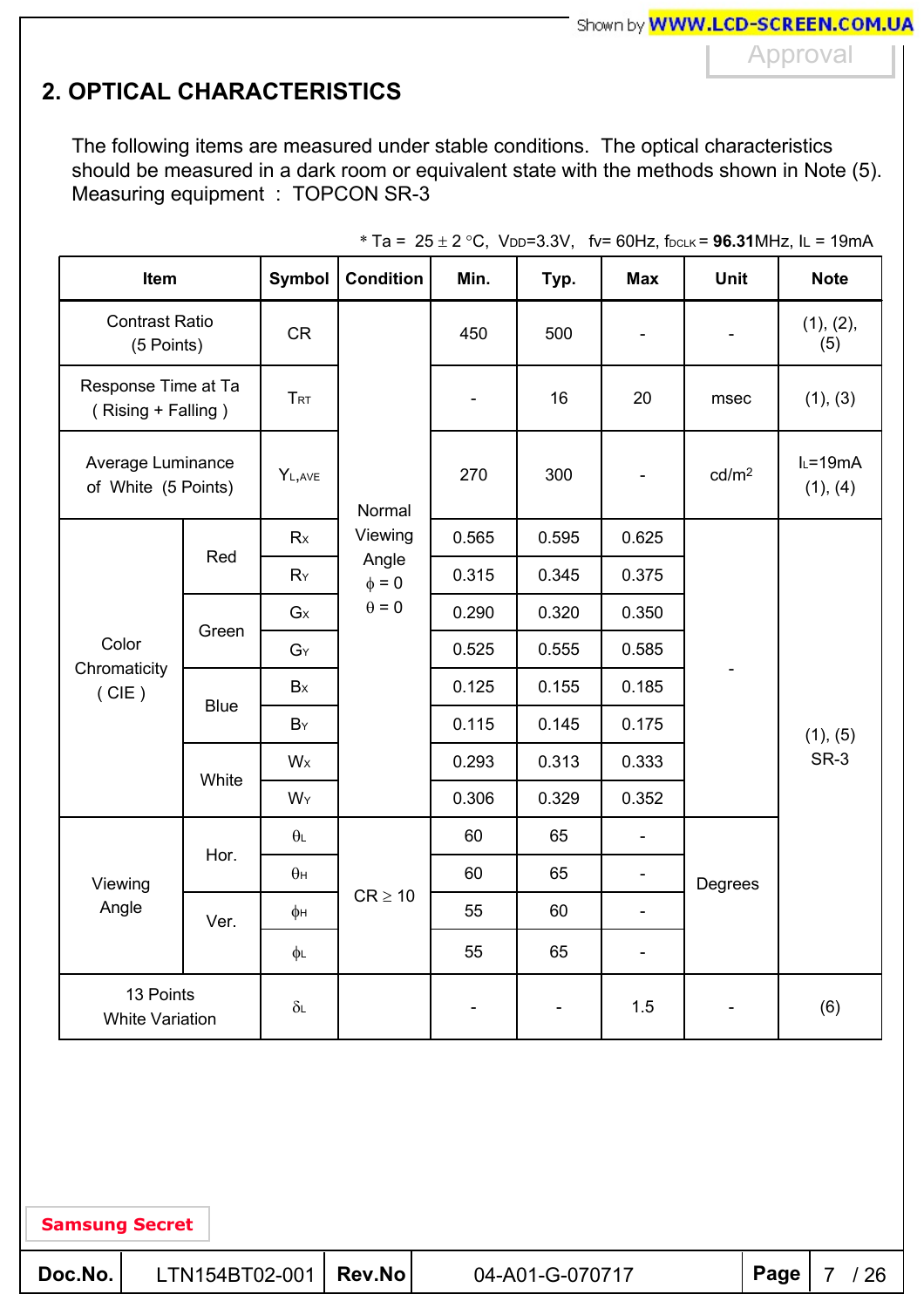

Approval



Note 2) Definition of Contrast Ratio (CR) : Ratio of gray max (Gmax) ,gray min (Gmin) at 5 points(4, 5, 7, 9, 10)



Note 3) Definition of Response time :



| Doc.No. | LTN154BT02-001   Rev.No |  | 04-A01-G-070717 | $ $ Page $  8 \t/26$ |  |  |
|---------|-------------------------|--|-----------------|----------------------|--|--|
|---------|-------------------------|--|-----------------|----------------------|--|--|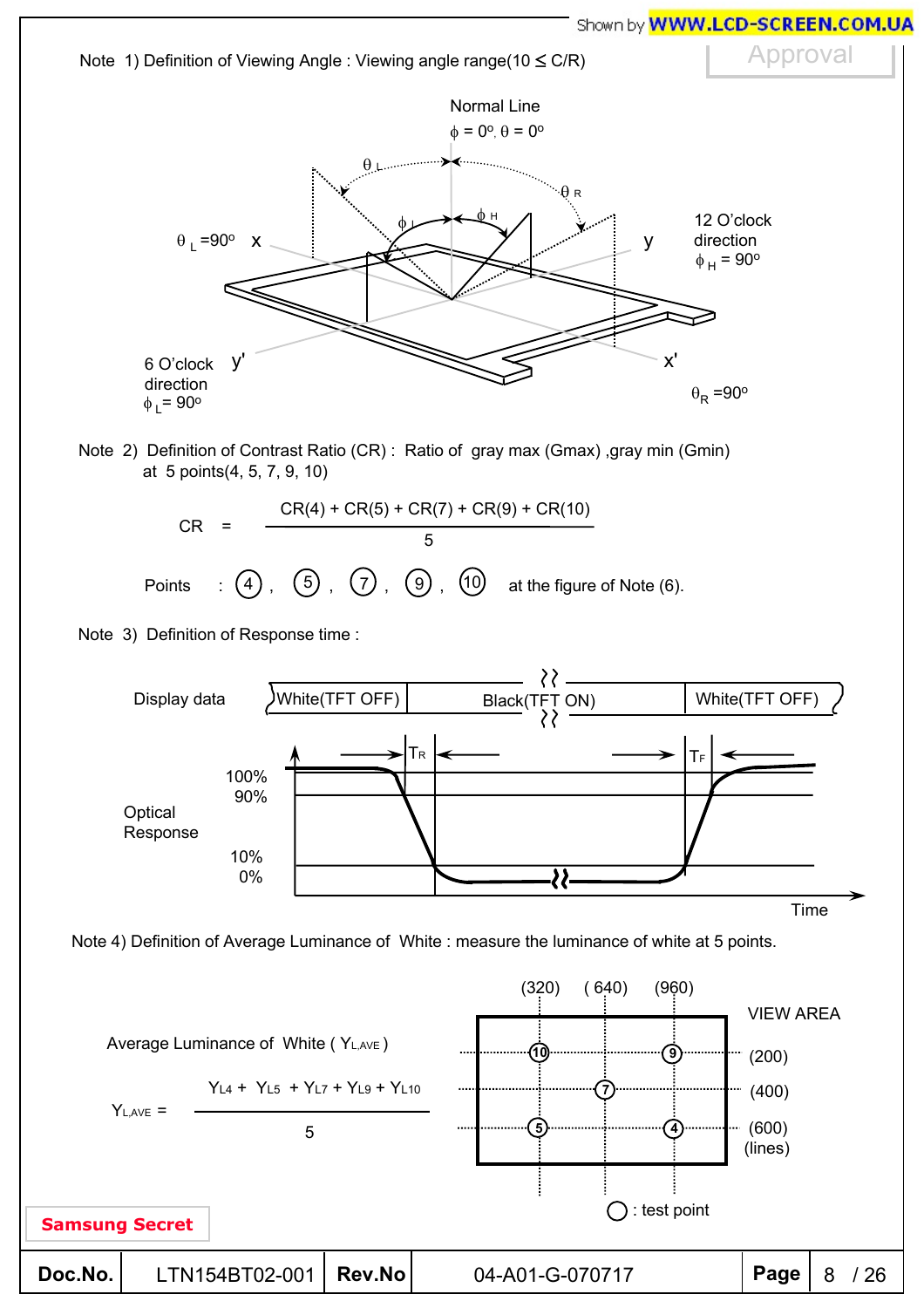Approval

Note 5) After stabilizing and leaving the panel alone at a given temperature for 30 min , the measurement should be executed. Measurement should be executed in a stable, windless,and dark room. 30 min after lighting the backlight. This should be measured in the center of screen. LED current : 19.0mA ( Inverter : SIC-130T ) Environment condition : Ta =  $25 \pm 2$  °C

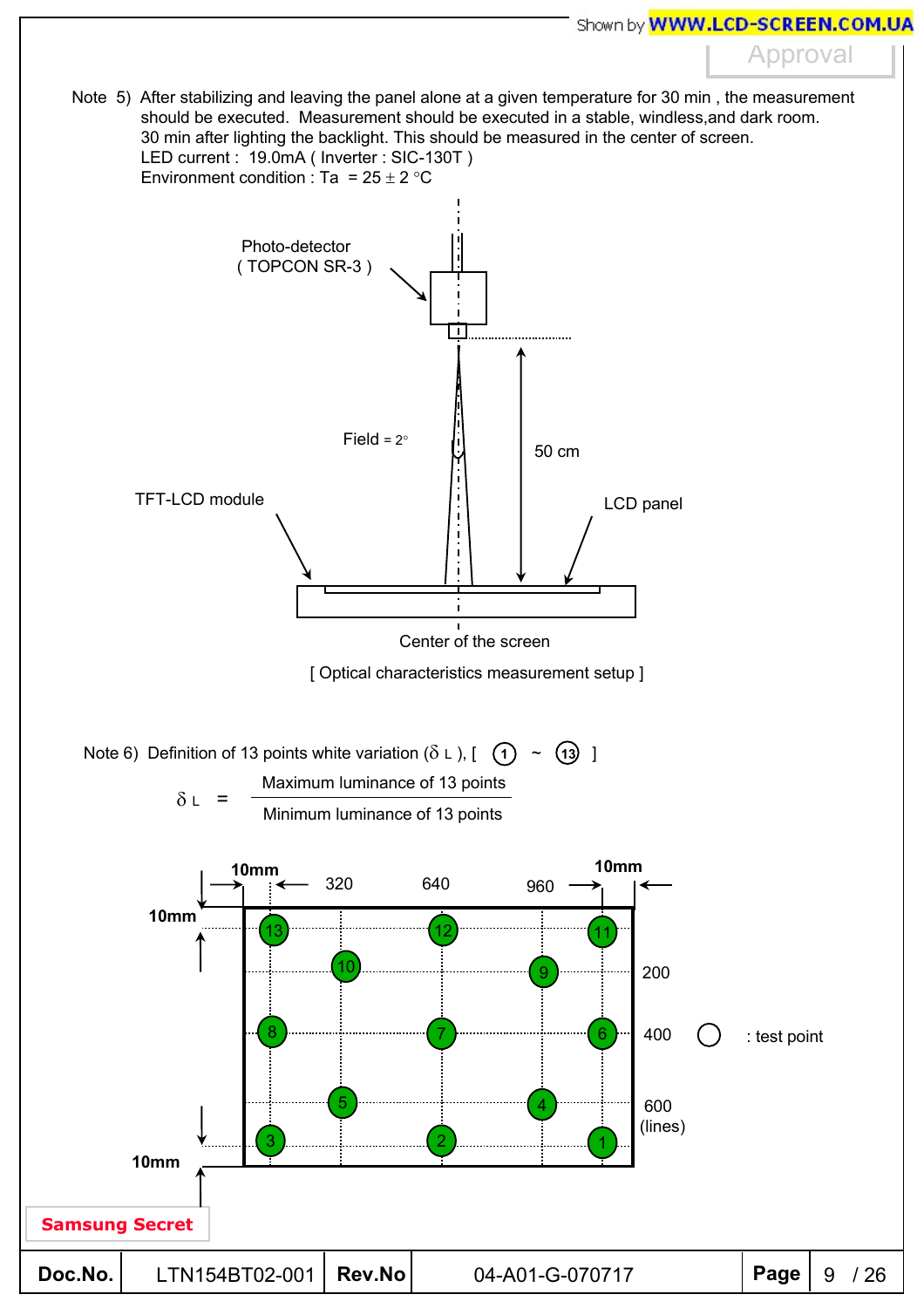## **3. ELECTRICAL CHARACTERISTICS**

#### Approval

#### 3.1 TFT LCD MODULE

Ta=  $25 \pm 2$ °C

| Item                                   |                        | Symbol                 | Min.           | Typ.   | Max.                     | <b>Unit</b> | <b>Note</b>      |
|----------------------------------------|------------------------|------------------------|----------------|--------|--------------------------|-------------|------------------|
| Voltage of Power Supply                |                        | V <sub>DD</sub>        | 3.0            | 3.3    | 3.6                      | $\vee$      |                  |
| Differential Input<br>Voltage for LVDS | High                   | <b>V</b> <sub>IH</sub> | -              | -      | $+100$                   | mV          | $V_{CM} = +1.2V$ |
| <b>Receiver Threshold</b>              | Low                    | VIL                    | $-100$         | -      |                          | mV          |                  |
|                                        | <b>Vsync Frequency</b> |                        |                | 60     |                          | Hz          |                  |
| <b>Hsync Frequency</b>                 |                        | fн                     | -              | 54.67  | ۰                        | <b>KHz</b>  |                  |
| Main Frequency                         |                        | f <sub>DCLK</sub>      |                | 48.155 | $\overline{\phantom{a}}$ | <b>MHz</b>  |                  |
| <b>Rush Current</b>                    |                        | <b>RUSH</b>            |                | -      | 1.5                      | A           | (4)              |
|                                        | White                  |                        |                | 320    | ۰                        | mA          | $(2),(3)^{*}a$   |
| <b>Current of Power</b><br>Supply      | Mosaic                 | I <sub>DD</sub>        | $\blacksquare$ | 330    | $\overline{\phantom{0}}$ | mA          | $(2),(3)*b$      |
|                                        | V. Stripe              |                        |                | 390    | 410                      | mA          | $(2),(3)^*c$     |

Note (1) Display data pins and timing signal pins should be connected.( GND = 0V )

(2)  $fv = 60Hz$ ,  $f_{DCLK} = 48.155MHz$ ,  $V_{DD} = 3.3V$ , DC Current.

(3) Power dissipation pattern

VIEW AREA

**Samsung Secret**

#### \*a) White Pattern **\*b**) Mosaic Pattern **\*b**)



| Doc.No. | LTN154BT02-001   Rev.No | 04-A01-G-070717 | Page | 10 $/$ |
|---------|-------------------------|-----------------|------|--------|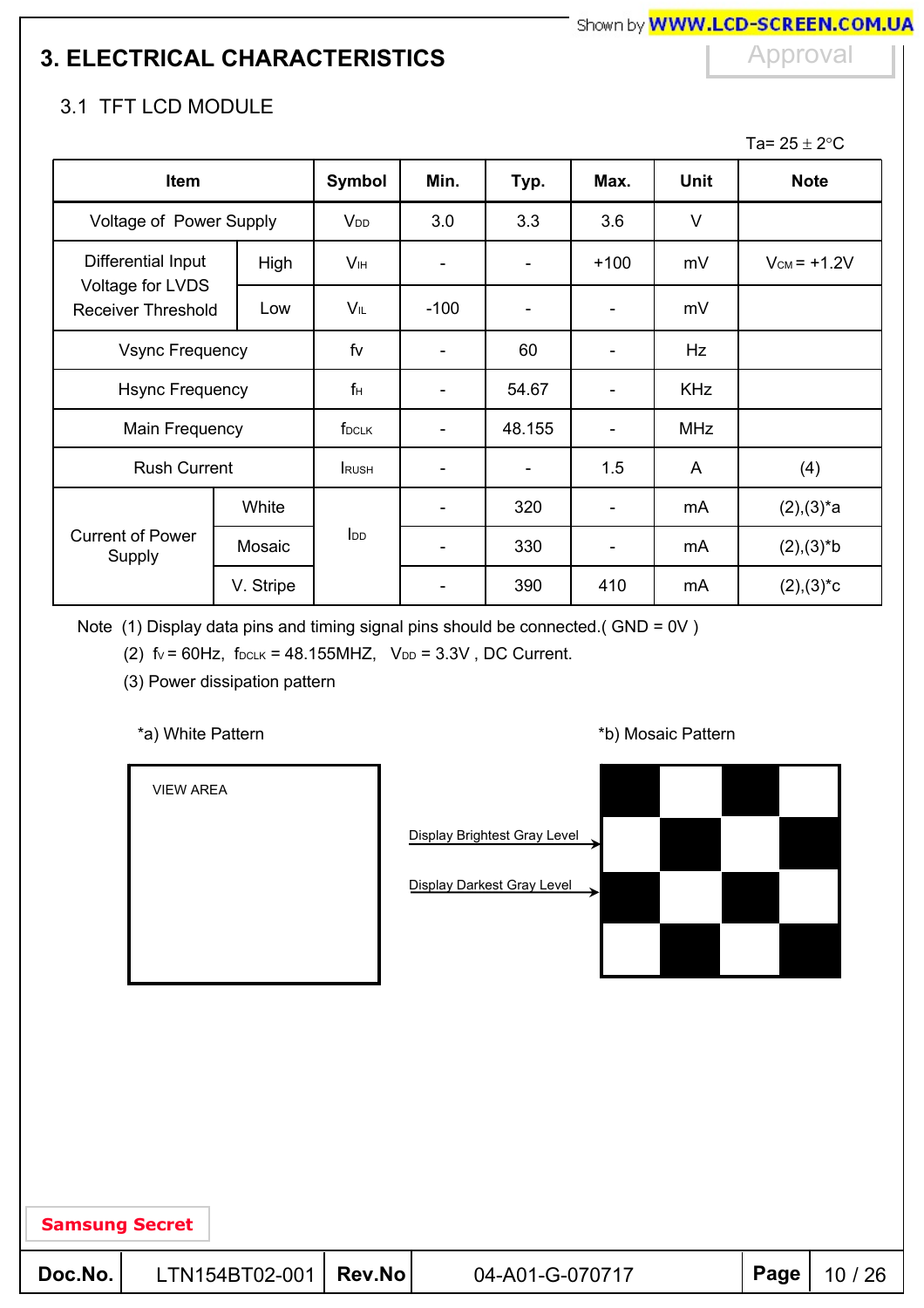



4) Rush current measurement condition

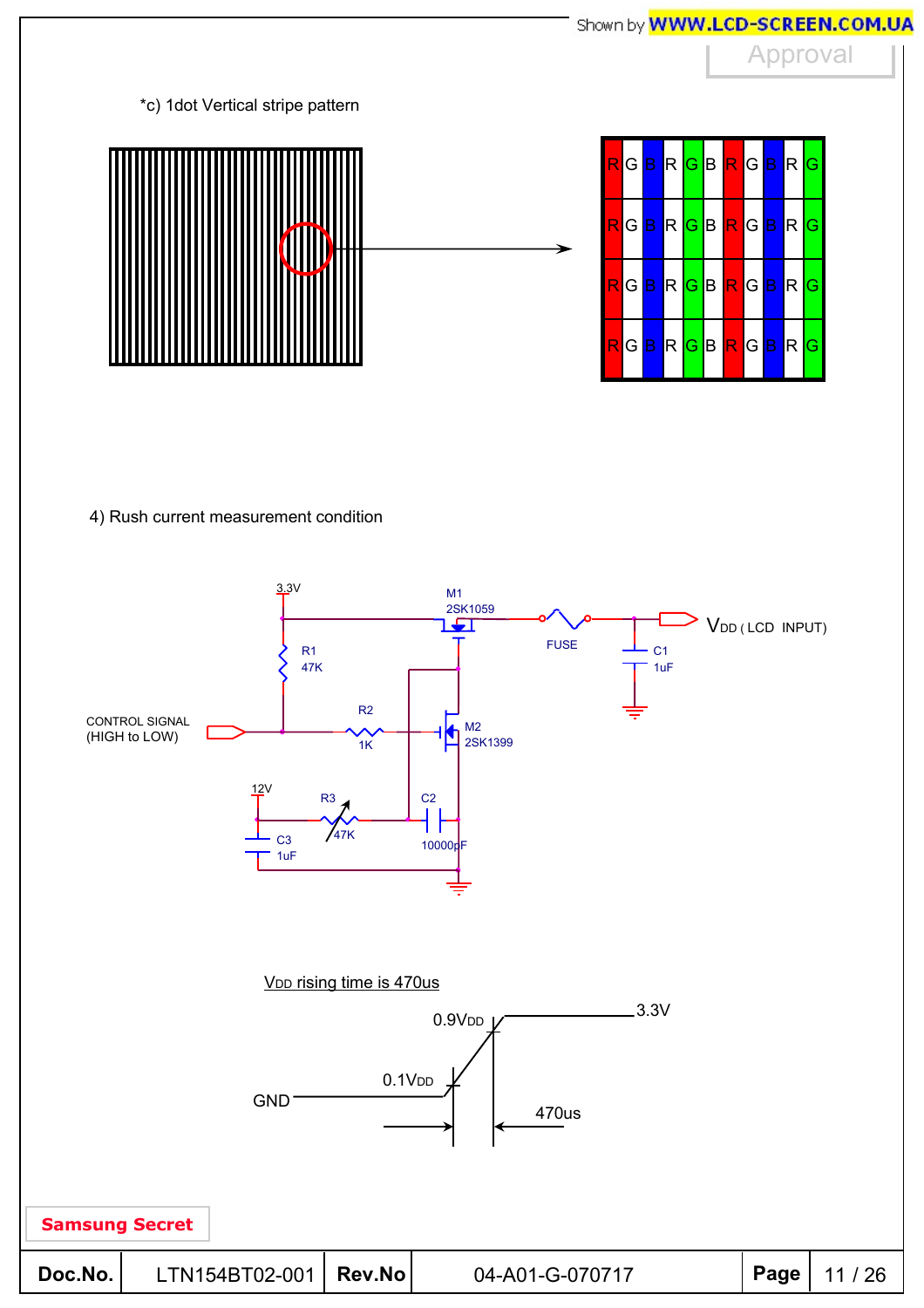## 3.2 BACK-LIGHT UNIT

Ta=  $25 \pm 2$  °C

| <b>Item</b>                | Symbol | Min.                     | Typ. | Max. | <b>Unit</b> | <b>Note</b>       |
|----------------------------|--------|--------------------------|------|------|-------------|-------------------|
| <b>LED Forward Current</b> | IF     | $\overline{\phantom{0}}$ | 19   |      | mA          |                   |
| <b>LED Forward Voltage</b> | VF     | $\overline{\phantom{a}}$ | 3.2  | 3.45 |             |                   |
| <b>LED Array Voltage</b>   | VP     | $\overline{\phantom{a}}$ | 32.0 | 34.5 |             | Vf X 10 LEDs      |
| <b>Power Consumption</b>   | P      | $\overline{\phantom{0}}$ | 3.65 |      | W           | If X Vf X 60 LEDs |

#### 3.2 LED Connection

| <b>String</b>           | LED <sub>1</sub> | LED <sub>2</sub> | LED <sub>3</sub> | LED4 | LED <sub>5</sub> | LED6 | LED7 | LED <sub>8</sub> | LED <sub>9</sub> | LED <sub>10</sub> |
|-------------------------|------------------|------------------|------------------|------|------------------|------|------|------------------|------------------|-------------------|
|                         |                  | 7                | 13               | 19   | 25               | 31   | 37   | 43               | 49               | 55                |
| $\overline{2}$          | $\overline{2}$   | 8                | 14               | 20   | 26               | 32   | 38   | 44               | 50               | 56                |
| 3                       | 3                | 9                | 15               | 21   | 27               | 33   | 39   | 45               | 51               | 57                |
| $\overline{\mathbf{4}}$ | 4                | 10               | 16               | 22   | 28               | 34   | 40   | 46               | 52               | 58                |
| $\overline{5}$          | 5                | 11               | 17               | 23   | 29               | 35   | 41   | 47               | 53               | 59                |
| 6                       | 6                | 12               | 18               | 24   | 30               | 36   | 42   | 48               | 54               | 60                |

#### 3.3 BLU Connection

- Refer to the pin assignment (pin 31~40pin)

| 04-A01-G-070717 |                         | $ $ Page $ $ 12 / 26 |
|-----------------|-------------------------|----------------------|
|                 | LTN154BT02-001   Rev.No |                      |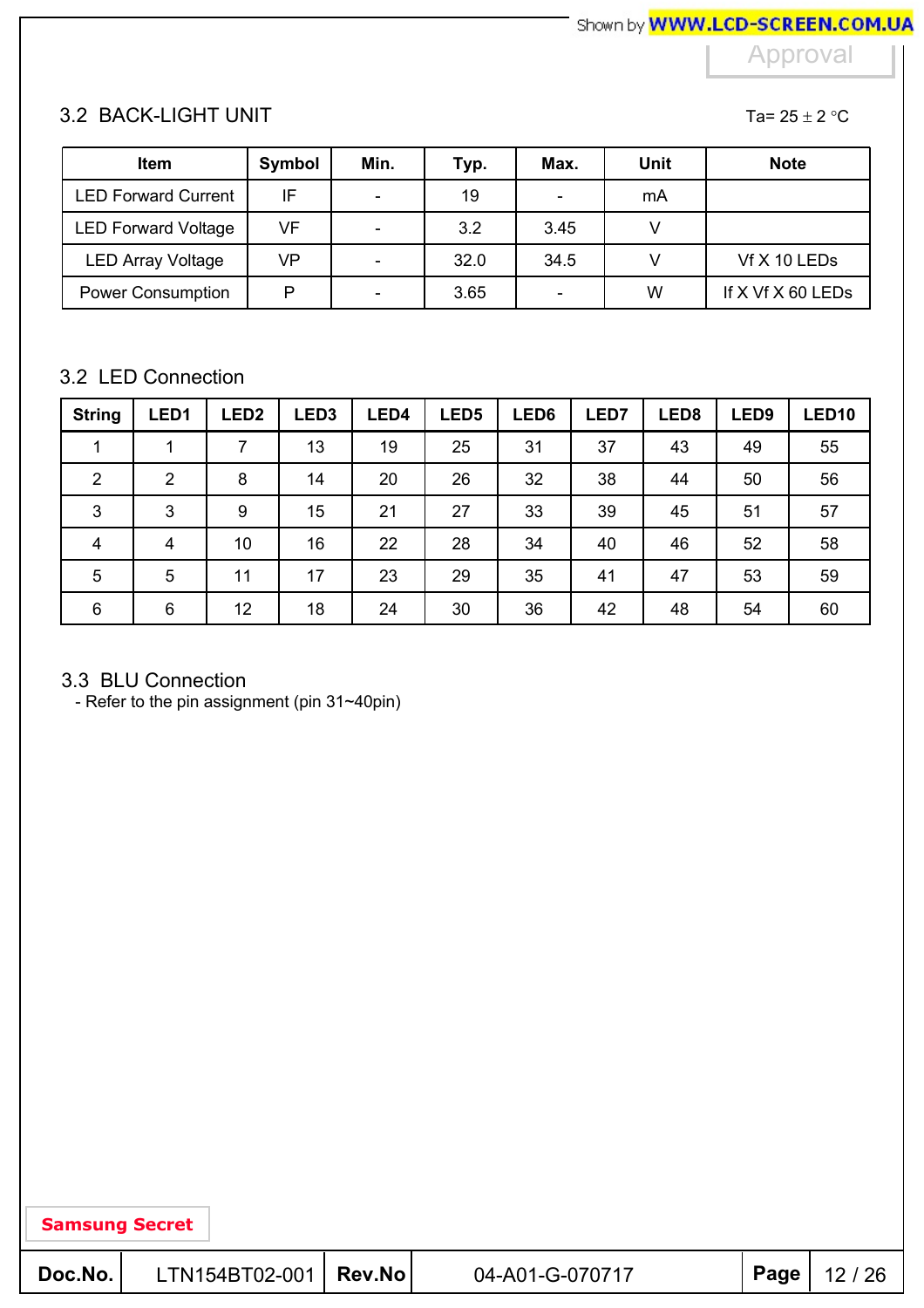

4.2 Back light Unit ( Stanley - LED )

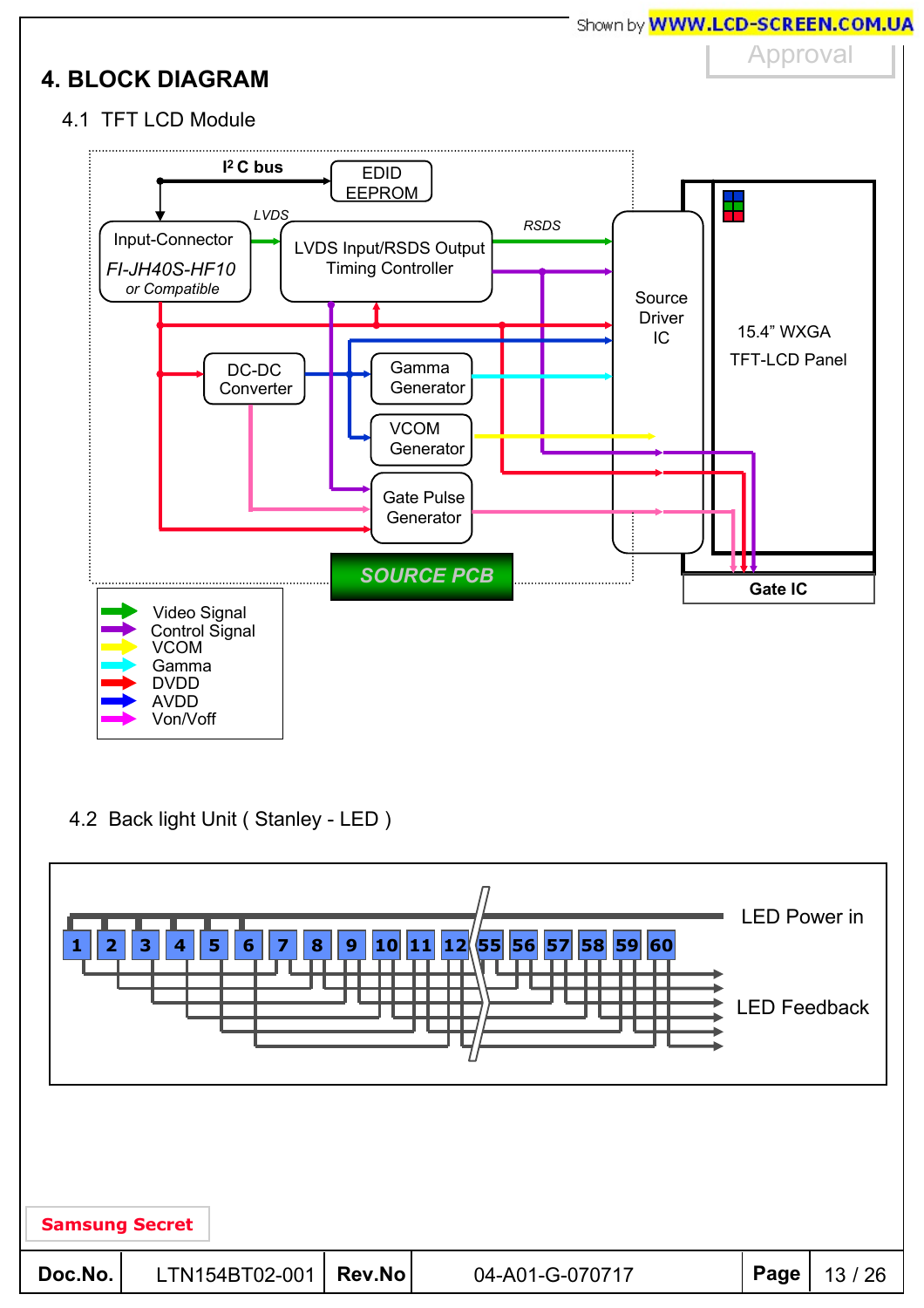## **5. INPUT TERMINAL PIN ASSIGNMENT**

5.1. Input Signal & Power LVDS, Connector : (JAE, FI-JH40S-HF10 or Compatible*)* Mating Connector :(JAE, FI-JH40C or Compatible)

| No.            | <b>Symbol</b>   | <b>Function</b>                                     | <b>Polarity</b> | <b>Remarks</b> |
|----------------|-----------------|-----------------------------------------------------|-----------------|----------------|
| 1              | <b>VSS</b>      | Ground                                              |                 |                |
| $\overline{2}$ | <b>VDD</b>      | POWER SUPPLY +3.3V                                  |                 |                |
| 3              | <b>VDD</b>      | POWER SUPPLY +3.3V                                  |                 |                |
| 4              | <b>VEEDID</b>   | DDC 3.3V Power                                      |                 |                |
| 5              | <b>VDD</b>      | POWER SUPPLY +3.3V                                  |                 |                |
| 6              | <b>CLKEDID</b>  | <b>DDC Clock</b>                                    |                 |                |
| $\overline{7}$ | <b>DATAEDID</b> | DDC data                                            |                 |                |
| 8              | O RxIN0-        | LVDS Differential Data INPUT (Odd R0-R5,G0)         | Negative        |                |
| 9              | O_RxIN0+        | LVDS Differential Data INPUT (Odd R0-R5,G0)         | Positive        |                |
| 10             | <b>GND</b>      | Ground                                              |                 |                |
| 11             | O RxIN1-        | LVDS Differential Data INPUT (Odd G1-G5,B0-B1)      | Negative        |                |
| 12             | O RxIN1+        | LVDS Differential Data INPUT (Odd G1-G5,B0-B1)      | Positive        |                |
| 13             | <b>GND</b>      | Ground                                              |                 |                |
| 14             | O_RxIN2-        | LVDS Differential Data INPUT (Odd B2-B5, Sync, DE)  | Negative        |                |
| 15             | O_RxIN2+        | LVDS Differential Data INPUT (Odd B-B5, Sync, DE)   | Positive        |                |
| 16             | <b>GND</b>      | Ground                                              |                 |                |
| 17             | O_RxCLK-        | LVDS Differential Data INPUT (Odd Clock)            | Negative        |                |
| 18             | O RxCLK+        | LVDS Differential Data INPUT (Odd Clock)            | Positive        |                |
| 19             | <b>GND</b>      | Ground                                              |                 |                |
| 20             | E_RxIN0-        | LVDS Differential Data INPUT (Even R0-R5,G0         | Negative        |                |
| 21             | E_RxIN0+        | LVDS Differential Data INPUT (Even R0-R5,G0)        | Positive        |                |
| 22             | <b>GND</b>      | Ground                                              |                 |                |
| 23             | E RxIN1-        | LVDS Differential Data INPUT (Even G1-G5,B0-B1)     | <b>Negative</b> |                |
| 24             | E RxIN1+        | LVDS Differential Data INPUT (Even G1-G5, B0-B1)    | Positive        |                |
| 25             | <b>GND</b>      | Ground                                              |                 |                |
| 26             | E RxIN2-        | LVDS Differential Data INPUT (Even B2-B5, Sync, DE) | <b>Negative</b> |                |
| 27             | E RxIN2+        | LVDS Differential Data INPUT (Even B2-B5, Sync, DE) | Positive        |                |
| 28             | <b>GND</b>      | Ground                                              |                 |                |
| 29             | E_RxCLK-        | LVDS Differential Data INPUT (Even Clock)           | <b>Negative</b> |                |
| 30             | E RxCLK+        | LVDS Differential Data INPUT (Even Clock)           | Positive        |                |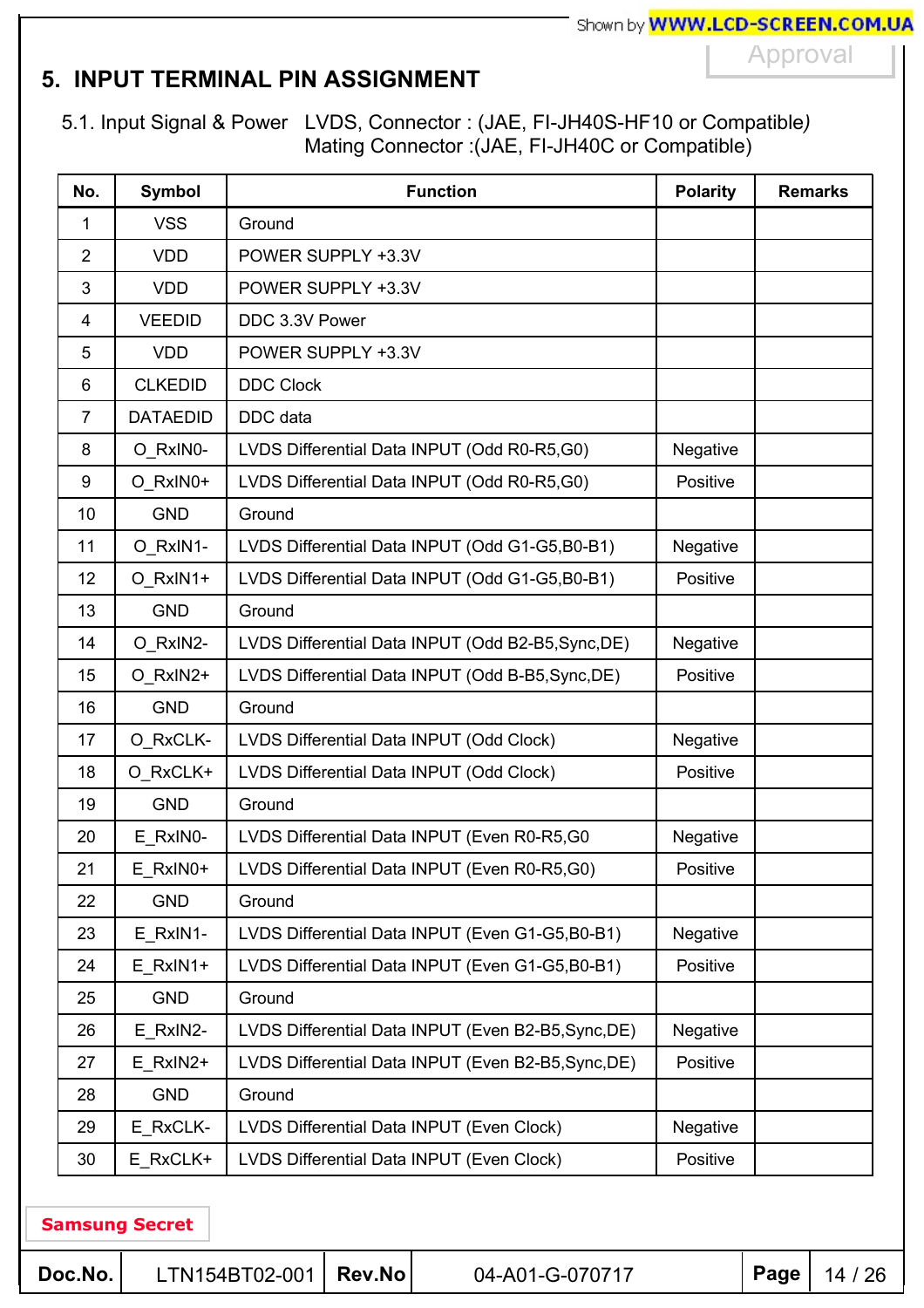## **5. INPUT TERMINAL PIN ASSIGNMENT**

5.1. Input Signal & Power LVDS, Connector : (JAE, FI-JH40S-HF10 or Compatible) Mating Connector :(JAE, FI-JH40C or Compatible)

| No. | <b>Symbol</b>    | <b>Function</b>        | <b>Polarity</b> | <b>Remarks</b> |
|-----|------------------|------------------------|-----------------|----------------|
| 31  | Vdc1             | LED Cathode (Negative) |                 |                |
| 32  | Vdc <sub>2</sub> | LED Cathode (Negative) |                 |                |
| 33  | Vdc3             | LED Cathode (Negative) |                 |                |
| 34  | Vdc4             | LED Cathode (Negative) |                 |                |
| 35  | Vdc <sub>5</sub> | LED Cathode (Negative) |                 |                |
| 36  | Vdc6             | LED Cathode (Negative) |                 |                |
| 37  | <b>NC</b>        | <b>NC</b>              |                 |                |
| 38  | $Vdc(1-6)$       | LED Anode (Negative)   |                 |                |
| 39  | $Vdc(1-6)$       | LED Anode (Negative)   |                 |                |
| 40  | $Vdc(1-6)$       | LED Anode (Negative)   |                 |                |

| $ $ Page $ $ 15 / 26<br>$LTN154BT02-001$ Rev.No<br>Doc.No.<br>04-A01-G-070717 |
|-------------------------------------------------------------------------------|
|-------------------------------------------------------------------------------|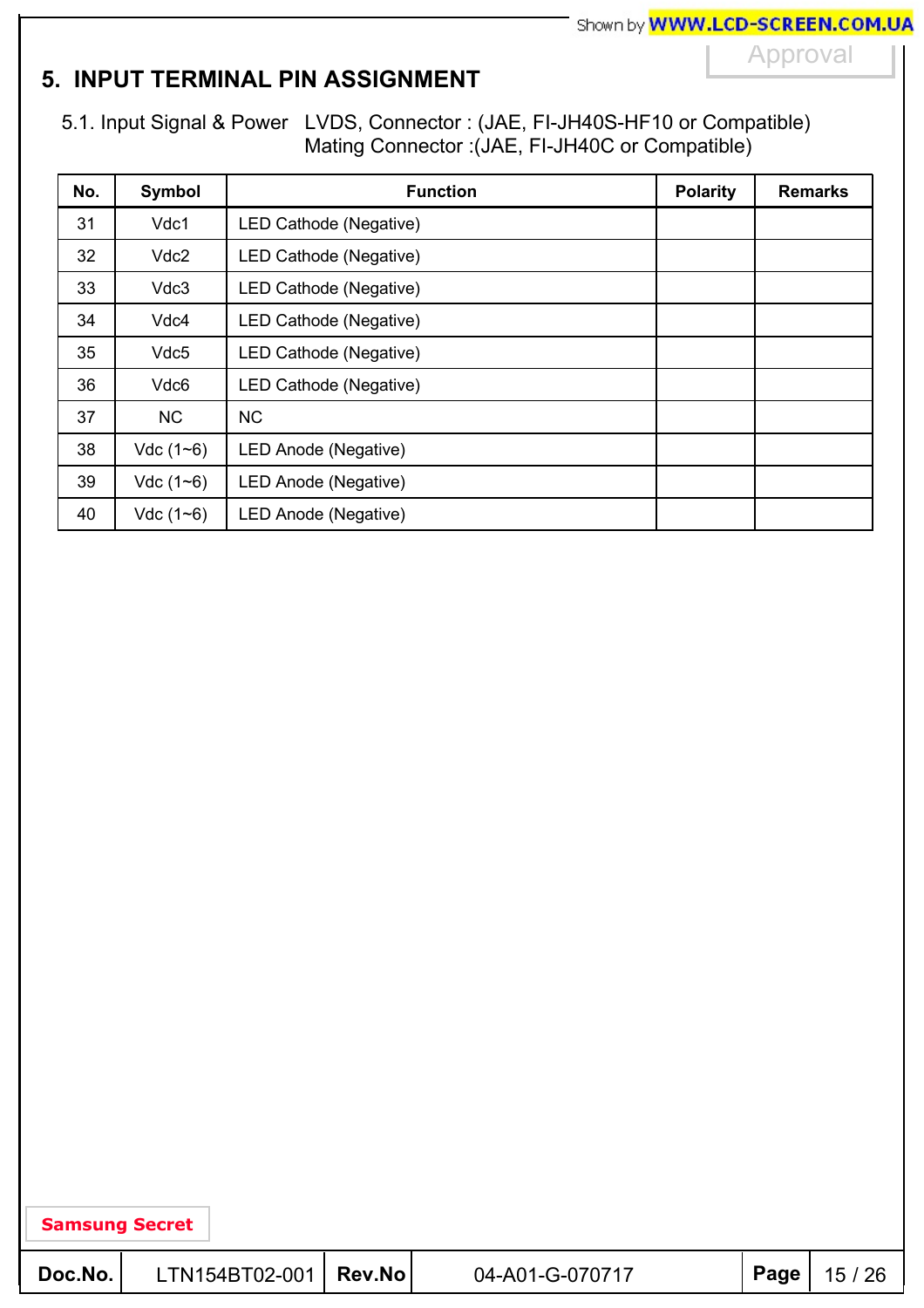## 5.2 LVDS Interface : Transmitter DS90CF365 or Compatible

## LVDS for Odd pixel

| Pin No.                 | Name              | <b>RGB Signal</b> | Pin No. | Name            | <b>RGB Signal</b> |
|-------------------------|-------------------|-------------------|---------|-----------------|-------------------|
| 44                      | TxIN <sub>0</sub> | RO <sub>0</sub>   | 12      | TxIN11          | GO <sub>5</sub>   |
| 45                      | TxIN1             | RO <sub>1</sub>   | 13      | TxIN12          | BO <sub>0</sub>   |
| 47                      | TxIN <sub>2</sub> | RO <sub>2</sub>   | 15      | TxIN13          | BO <sub>1</sub>   |
| 48                      | TxIN3             | RO <sub>3</sub>   | 16      | TxIN14          | BO <sub>2</sub>   |
| 1                       | TxIN4             | RO <sub>4</sub>   | 18      | TxIN15          | BO <sub>3</sub>   |
| 3                       | TxIN <sub>5</sub> | RO <sub>5</sub>   | 19      | TxIN16          | BO <sub>4</sub>   |
| $\overline{\mathbf{4}}$ | TxIN <sub>6</sub> | GO <sub>0</sub>   | 20      | TxIN17          | BO <sub>5</sub>   |
| $\,6\,$                 | TxIN7             | GO <sub>1</sub>   | 22      | TxIN18          | Hsync             |
| $\overline{7}$          | TxIN <sub>8</sub> | GO <sub>2</sub>   | 23      | TxIN19          | Vsync             |
| $\boldsymbol{9}$        | TxIN9             | GO <sub>3</sub>   | 25      | TxIN20          | DE                |
| 10                      | TxIN10            | GO <sub>4</sub>   | 26      | <b>TxCLK IN</b> | <b>Clock</b>      |

## LVDS for Even pixel

| Pin No.          | Name              | <b>RGB Signal</b> | Pin No. | Name            | <b>RGB Signal</b> |
|------------------|-------------------|-------------------|---------|-----------------|-------------------|
| 44               | TxIN <sub>0</sub> | RE <sub>0</sub>   | 12      | TxIN11          | GE <sub>5</sub>   |
| 45               | TxIN1             | RE1               | 13      | TxIN12          | BE <sub>0</sub>   |
| 47               | TxIN <sub>2</sub> | RE <sub>2</sub>   | 15      | TxIN13          | BE <sub>1</sub>   |
| 48               | TxIN3             | RE3               | 16      | TxIN14          | BE <sub>2</sub>   |
| 1                | TxIN4             | RE4               | 18      | TxIN15          | BE3               |
| $\mathbf{3}$     | TxIN <sub>5</sub> | RE <sub>5</sub>   | 19      | TxIN16          | BE4               |
| $\overline{4}$   | TxIN <sub>6</sub> | GE <sub>0</sub>   | 20      | TxIN17          | BE <sub>5</sub>   |
| $\,6$            | TxIN7             | GE1               | 22      | TxIN18          | N/C               |
| $\overline{7}$   | TxIN <sub>8</sub> | GE <sub>2</sub>   | 23      | TxIN19          | N/C               |
| $\boldsymbol{9}$ | TxIN9             | GE <sub>3</sub>   | 25      | TxIN20          | N/C               |
| 10               | TxIN10            | GE4               | 26      | <b>TxCLK IN</b> | <b>Clock</b>      |
|                  |                   |                   |         |                 |                   |

| Doc.No. | $LTN154BT02-001$ Rev.No |  | 04-A01-G-070717 |  | $ $ Page $ $ 16 / 26 |
|---------|-------------------------|--|-----------------|--|----------------------|
|---------|-------------------------|--|-----------------|--|----------------------|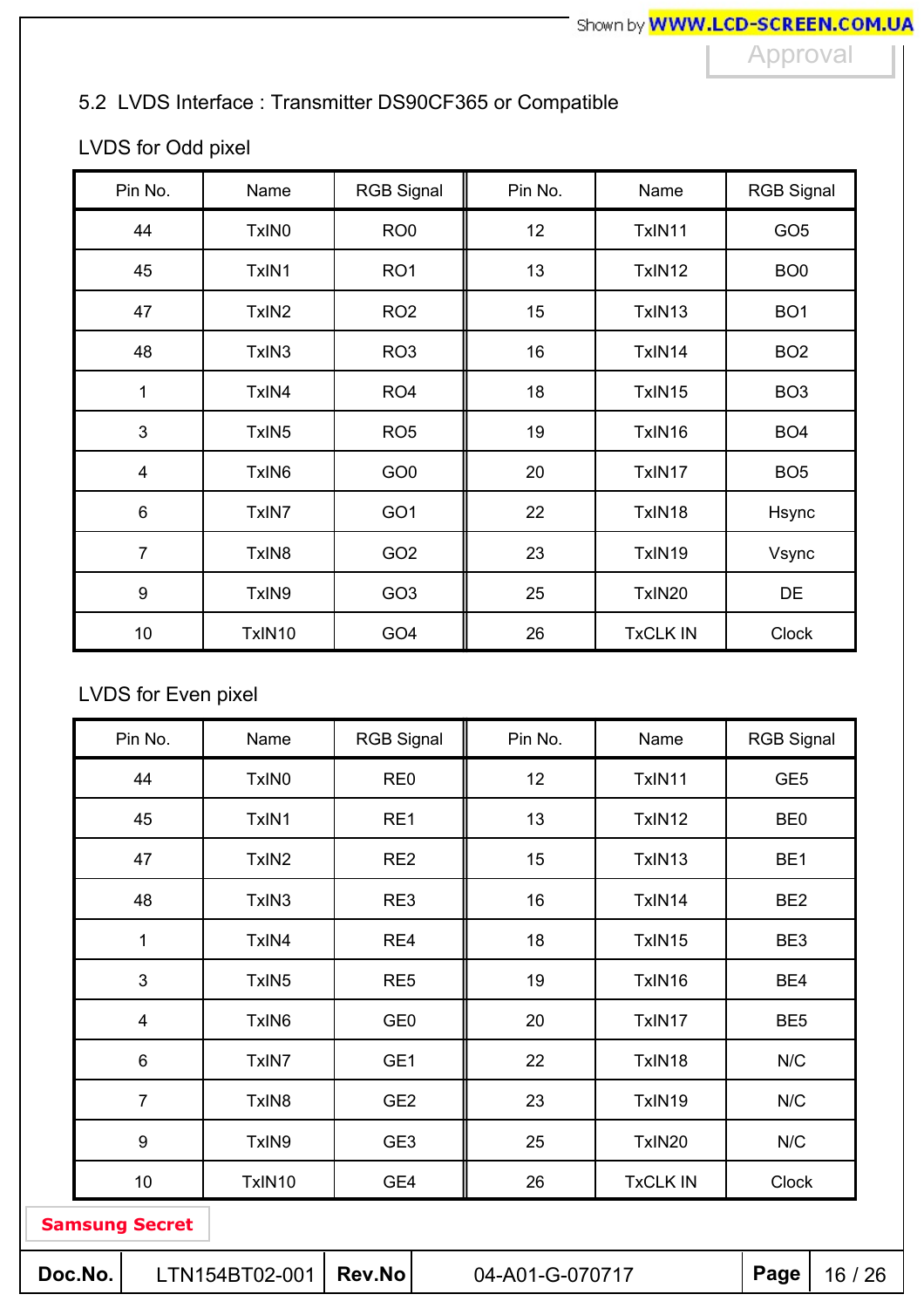### **LVDS Interface**

Approval



Note : The LCD Module uses a 100ohm resistor between positive and negative lines of each receiver input.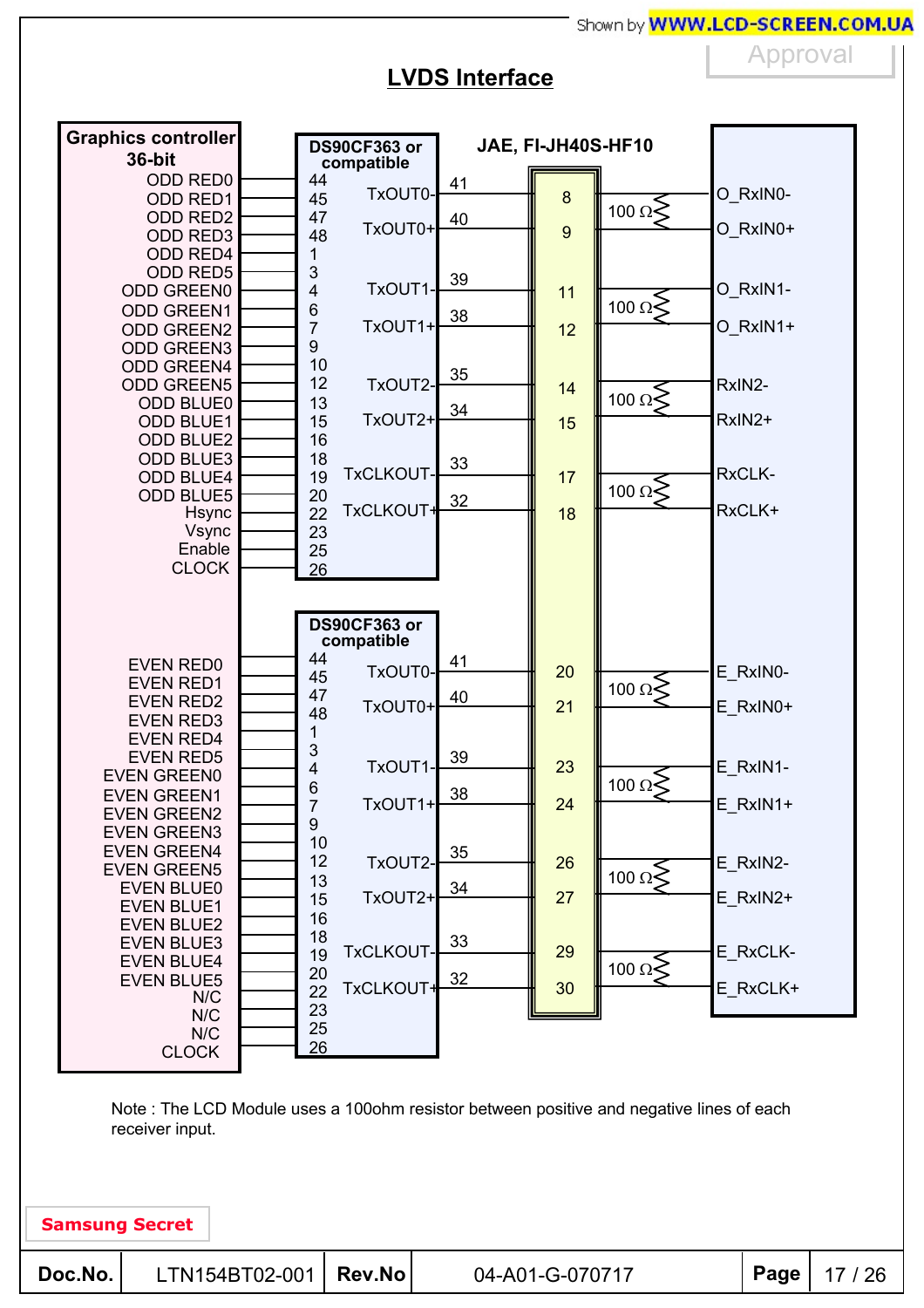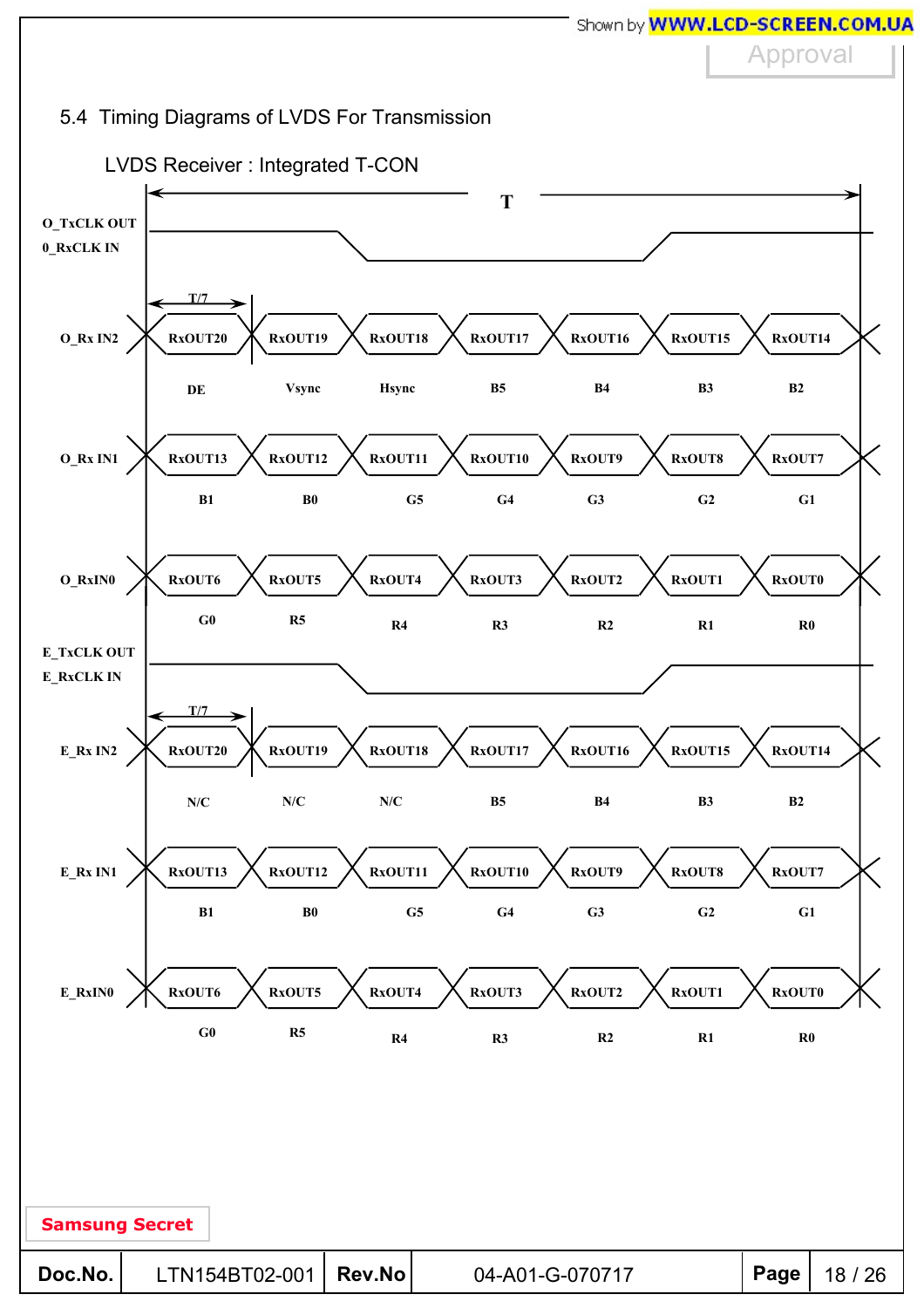Approval

## 5.5 Input Signals, Basic Display Colors and Gray Scale of Each Color

| Data Signal                                                                                                                                                           |                       |                |                |                |                |                |                      |                |                |                      |                | Gray                       |                |                 |                |                      |                      |                |                |                              |
|-----------------------------------------------------------------------------------------------------------------------------------------------------------------------|-----------------------|----------------|----------------|----------------|----------------|----------------|----------------------|----------------|----------------|----------------------|----------------|----------------------------|----------------|-----------------|----------------|----------------------|----------------------|----------------|----------------|------------------------------|
| Color                                                                                                                                                                 | <b>Display</b>        |                |                |                | Red            |                |                      |                |                |                      | Green          |                            |                |                 |                |                      | <b>Blue</b>          |                |                | Scale                        |
|                                                                                                                                                                       |                       | R <sub>0</sub> | R <sub>1</sub> | R <sub>2</sub> | R <sub>3</sub> | R <sub>4</sub> | R <sub>5</sub>       | G <sub>0</sub> | G <sub>1</sub> | G <sub>2</sub>       | G <sub>3</sub> | G4                         | G <sub>5</sub> | B <sub>0</sub>  | <b>B1</b>      | B <sub>2</sub>       | B <sub>3</sub>       | 45             | <b>B5</b>      | Level                        |
|                                                                                                                                                                       | <b>Black</b>          | $\mathbf 0$    | $\mathbf 0$    | 0              | $\mathbf 0$    | $\mathbf 0$    | $\mathbf 0$          | 0              | 0              | 0                    | $\mathbf 0$    | 0                          | 0              | 0               | $\mathbf 0$    | $\mathbf 0$          | 0                    | 0              | 0              | $\overline{\phantom{a}}$     |
|                                                                                                                                                                       | <b>Blue</b>           | 0              | $\mathbf 0$    | $\mathbf 0$    | $\overline{0}$ | $\mathbf 0$    | $\mathbf 0$          | $\overline{0}$ | $\mathbf 0$    | 0                    | $\mathbf 0$    | $\mathbf 0$                | 0              | $\overline{1}$  | $\mathbf 1$    | $\mathbf{1}$         | $\mathbf{1}$         | $\overline{1}$ | $\mathbf{1}$   | $\overline{\phantom{0}}$     |
|                                                                                                                                                                       | Green                 | $\overline{0}$ | $\mathbf 0$    | 0              | $\overline{0}$ | $\mathbf 0$    | $\mathbf 0$          | 1              | 1              | 1                    | 1              | $\mathbf{1}$               | 1              | $\mathbf 0$     | $\mathbf 0$    | $\mathbf 0$          | $\mathbf 0$          | $\mathbf 0$    | 0              | $\qquad \qquad \blacksquare$ |
| <b>Basic</b>                                                                                                                                                          | Cyan                  | 0              | $\mathbf 0$    | 0              | $\mathbf 0$    | $\mathbf 0$    | $\mathbf 0$          | 1              | 1              | 1                    | 1              | $\mathbf{1}$               | $\mathbf{1}$   | 1               | 1              | 1                    | 1                    | 1              | 1              | $\overline{\phantom{0}}$     |
| Colors                                                                                                                                                                | Red                   | $\mathbf{1}$   | $\mathbf{1}$   | 1              | $\mathbf{1}$   | $\mathbf{1}$   | $\mathbf{1}$         | $\overline{0}$ | $\mathbf 0$    | $\mathbf 0$          | $\mathbf 0$    | $\mathbf 0$                | $\overline{0}$ | $\mathbf 0$     | $\overline{0}$ | $\mathbf 0$          | $\overline{0}$       | $\mathbf 0$    | $\overline{0}$ | $\blacksquare$               |
|                                                                                                                                                                       | Magenta               | 1              | 1              | 1              | 1              | 1              | $\mathbf{1}$         | $\mathbf 0$    | $\mathbf 0$    | 0                    | $\mathbf 0$    | $\overline{0}$             | 0              | 1               | 1              | 1                    | 1                    | 1              | $\mathbf{1}$   | $\overline{a}$               |
|                                                                                                                                                                       | Yellow                | 1              | 1              | 1              | 1              | 1              | 1                    | 1              | 1              | 1                    | 1              | 1                          | 1              | 0               | $\mathbf 0$    | 0                    | $\mathbf 0$          | $\mathbf 0$    | 0              | $\overline{\phantom{a}}$     |
|                                                                                                                                                                       | White                 | $\mathbf{1}$   | 1              | $\mathbf{1}$   | 1              | $\mathbf{1}$   | $\mathbf{1}$         | 1              | $\mathbf{1}$   | $\mathbf 1$          | 1              | $\mathbf{1}$               | 1              | 1               | 1              | 1                    | 1                    | $\mathbf{1}$   | $\mathbf{1}$   | $\overline{\phantom{0}}$     |
|                                                                                                                                                                       | <b>Black</b>          | 0              | $\mathbf 0$    | 0              | 0              | $\mathbf 0$    | $\mathbf 0$          | $\mathbf 0$    | 0              | 0                    | $\mathbf 0$    | $\overline{0}$             | 0              | $\mathbf 0$     | $\mathbf 0$    | $\mathbf 0$          | $\overline{0}$       | $\overline{0}$ | 0              | R <sub>0</sub>               |
|                                                                                                                                                                       | Dark                  | 1              | $\mathbf 0$    | 0              | $\mathbf 0$    | $\mathbf 0$    | $\mathbf 0$          | $\mathbf 0$    | 0              | $\pmb{0}$            | $\mathbf 0$    | $\mathbf 0$                | 0              | $\mathbf 0$     | $\mathbf 0$    | $\mathbf 0$          | $\mathbf 0$          | 0              | 0              | R <sub>1</sub>               |
| Gray                                                                                                                                                                  | $\uparrow$            | $\mathbf 0$    | $\mathbf{1}$   | $\mathbf 0$    | $\overline{0}$ | $\mathbf 0$    | $\mathbf 0$          | 0              | $\mathbf 0$    | $\mathbf 0$          | $\mathbf 0$    | $\mathbf 0$                | 0              | $\overline{0}$  | $\overline{0}$ | $\mathbf 0$          | $\overline{0}$       | $\mathbf 0$    | 0              | R <sub>2</sub>               |
| Scale                                                                                                                                                                 | t                     | t.             |                |                |                | $\ddot{\cdot}$ | t.                   | t.             | t.             | t                    |                | t                          | t              |                 |                | İ                    | t                    | Ì.             | $\ddot{\cdot}$ | R3~R60                       |
| Of                                                                                                                                                                    | $\ddot{\cdot}$        | İ              |                | t              |                | $\ddot{\cdot}$ | Ì.                   | t.             | t.             | t                    | t              | t                          | İ              | $\ddot{\cdot}$  | Ì              | $\vdots$             | $\ddot{\cdot}$       | ł,             | Ì.             |                              |
| Red                                                                                                                                                                   | ↓                     | $\mathbf{1}$   | $\mathbf 0$    | 1              | 1              | 1              | $\mathbf{1}$         | $\mathbf 0$    | 0              | 0                    | $\mathbf 0$    | $\mathbf 0$                | 0              | $\mathbf 0$     | $\mathbf 0$    | $\mathbf 0$          | $\mathbf 0$          | $\mathbf 0$    | 0              | R61                          |
|                                                                                                                                                                       | Light                 | $\mathbf 0$    | 1              | $\mathbf{1}$   | $\mathbf{1}$   | $\mathbf{1}$   | $\mathbf{1}$         | $\mathbf 0$    | $\mathbf 0$    | 0                    | $\mathbf 0$    | $\mathbf 0$                | 0              | $\overline{0}$  | $\mathbf 0$    | $\mathbf 0$          | $\overline{0}$       | $\overline{0}$ | 0              | R62                          |
|                                                                                                                                                                       | Red                   | 1              | $\mathbf{1}$   | 1              | $\mathbf{1}$   | $\mathbf{1}$   | $\mathbf{1}$         | 0              | 0              | $\pmb{0}$            | $\pmb{0}$      | $\mathbf 0$                | 0              | $\mathbf 0$     | $\mathbf 0$    | $\mathbf 0$          | $\mathbf 0$          | 0              | 0              | R63                          |
|                                                                                                                                                                       | <b>Black</b>          | $\overline{0}$ | $\mathbf 0$    | 0              | $\overline{0}$ | $\mathbf 0$    | $\mathbf 0$          | $\overline{0}$ | $\mathbf 0$    | $\mathbf 0$          | $\mathbf 0$    | $\mathbf 0$                | 0              | $\overline{0}$  | $\overline{0}$ | 0                    | $\overline{0}$       | $\overline{0}$ | 0              | G <sub>0</sub>               |
|                                                                                                                                                                       | Dark                  | $\overline{0}$ | $\mathbf 0$    | 0              | $\overline{0}$ | $\mathbf 0$    | $\mathbf 0$          | 1              | 0              | $\mathbf 0$          | $\mathbf 0$    | $\overline{0}$             | 0              | $\mathbf 0$     | $\mathbf 0$    | $\mathbf 0$          | $\mathbf 0$          | $\overline{0}$ | 0              | G <sub>1</sub>               |
| Gray                                                                                                                                                                  | ↑                     | 0              | $\mathbf 0$    | 0              | 0              | $\pmb{0}$      | 0                    | $\mathbf 0$    | 1              | 0                    | $\mathbf 0$    | 0                          | 0              | $\mathbf 0$     | $\mathbf 0$    | 0                    | $\mathbf 0$          | $\mathbf 0$    | 0              | G <sub>2</sub>               |
| Scale                                                                                                                                                                 | $\ddot{\cdot}$        | Ì.             |                |                |                | j              | İ                    | t.             |                | $\ddot{\phantom{0}}$ |                | t                          |                |                 |                |                      |                      |                |                | G3~G60                       |
| Of<br>Green                                                                                                                                                           |                       |                |                |                |                |                |                      | ٠              |                |                      |                |                            |                |                 |                |                      |                      | $\blacksquare$ | $\bullet$      |                              |
|                                                                                                                                                                       | ↓                     | 0              | $\mathbf 0$    | $\mathbf 0$    | $\mathbf 0$    | $\pmb{0}$      | $\mathbf 0$          | $\mathbf{1}$   | $\mathbf 0$    | $\mathbf{1}$         | $\mathbf{1}$   | $\mathbf{1}$               | $\mathbf{1}$   | $\mathbf 0$     | $\mathbf 0$    | $\mathbf 0$          | $\mathbf 0$          | $\mathbf 0$    | 0              | G61                          |
|                                                                                                                                                                       | Light                 | 0              | $\mathbf 0$    | $\mathbf 0$    | $\overline{0}$ | $\mathbf 0$    | $\mathbf 0$          | $\mathbf 0$    | $\mathbf{1}$   | $\mathbf{1}$         | $\mathbf{1}$   | $\mathbf{1}$               | $\mathbf{1}$   | $\overline{0}$  | $\overline{0}$ | $\mathbf 0$          | $\overline{0}$       | $\overline{0}$ | 0              | G62                          |
|                                                                                                                                                                       | Green                 | 0              | $\mathbf 0$    | 0              | $\mathbf 0$    | $\mathbf 0$    | $\mathbf 0$          | 1              | 1              | 1                    | 1              | 1                          | 1              | $\mathbf 0$     | $\mathbf 0$    | 0                    | $\mathbf 0$          | 0              | 0              | G63                          |
|                                                                                                                                                                       | <b>Black</b>          | 0              | $\mathbf 0$    | 0              | 0              | $\pmb{0}$      | $\pmb{0}$            | 0              | 0              | 0                    | $\mathbf 0$    | $\mathbf 0$                | $\mathbf 0$    | $\mathbf 0$     | $\mathbf 0$    | $\mathbf 0$          | $\mathbf 0$          | 0              | 0              | B <sub>0</sub>               |
|                                                                                                                                                                       | Dark                  | 0              | $\mathbf 0$    | 0              | $\mathbf 0$    | $\mathbf 0$    | $\mathbf 0$          | 0              | 0              | $\mathbf 0$          | $\mathbf 0$    | $\mathbf 0$                | $\mathbf 0$    | 1               | $\mathbf 0$    | $\mathbf 0$          | $\mathbf 0$          | 0              | 0              | <b>B1</b>                    |
| Gray                                                                                                                                                                  | ↑                     | 0              | $\mathbf 0$    | 0              | $\mathbf 0$    | $\mathbf 0$    | $\mathbf 0$          | $\mathbf 0$    | 0              | $\mathbf 0$          | $\mathbf 0$    | $\mathbf 0$                | $\mathbf 0$    | $\mathbf 0$     | 1              | 0                    | $\mathbf 0$          | 0              | 0              | <b>B2</b>                    |
| Scale<br>Of                                                                                                                                                           | $\ddot{\cdot}$        | İ,             | t,             | $\ddot{\cdot}$ |                | $\ddot{\cdot}$ | $\ddot{\phantom{a}}$ | t,             | t,             | t,                   |                | t,                         | $\ddot{\cdot}$ |                 |                | $\ddot{\phantom{0}}$ | $\ddot{\phantom{a}}$ | İ,             | İ,             | B3~B60                       |
| <b>Blue</b>                                                                                                                                                           | $\ddot{\cdot}$<br>↓   |                |                |                |                |                | t,                   |                |                |                      |                |                            |                |                 |                |                      |                      |                |                |                              |
|                                                                                                                                                                       |                       | 0              | $\mathbf 0$    | $\mathbf 0$    | $\mathbf 0$    | $\mathbf 0$    | $\mathbf 0$          | $\mathbf 0$    | 0              | $\mathbf 0$          | $\mathbf 0$    | $\mathbf 0$<br>$\mathbf 0$ | $\mathbf 0$    | 1               | $\mathbf 0$    | 1                    | $\mathbf{1}$         | 1              | 1              | <b>B61</b>                   |
|                                                                                                                                                                       | Light                 | 0              | $\mathbf 0$    | 0              | $\pmb{0}$      | $\pmb{0}$      | $\pmb{0}$            | $\mathbf 0$    | 0              | $\mathbf 0$          | $\mathbf 0$    |                            | $\mathbf 0$    | $\mathbf 0$     | 1              | 1                    | $\mathbf{1}$         | $\mathbf{1}$   | 1              | B62                          |
| $\mathbf 0$<br>0<br>$\mathbf 0$<br>$\mathbf 0$<br>0<br>0<br>1<br><b>Blue</b><br>$\mathbf 0$<br>0<br>0<br>0<br>$\mathbf 0$<br>0<br>1<br>1<br>1<br>1<br>1<br><b>B63</b> |                       |                |                |                |                |                |                      |                |                |                      |                |                            |                |                 |                |                      |                      |                |                |                              |
| Note 1) Definition of gray :<br>Rn: Red gray, Gn: Green gray, Bn: Blue gray (n=gray level)                                                                            |                       |                |                |                |                |                |                      |                |                |                      |                |                            |                |                 |                |                      |                      |                |                |                              |
| Note 2) Input signal: 0 = Low level voltage, 1 = High level voltage                                                                                                   |                       |                |                |                |                |                |                      |                |                |                      |                |                            |                |                 |                |                      |                      |                |                |                              |
|                                                                                                                                                                       | <b>Samsung Secret</b> |                |                |                |                |                |                      |                |                |                      |                |                            |                |                 |                |                      |                      |                |                |                              |
| Doc.No.                                                                                                                                                               | LTN154BT02-001        |                |                |                |                |                | <b>Rev.No</b>        |                |                |                      |                |                            |                | 04-A01-G-070717 |                |                      |                      |                | Page           | 19 / 26                      |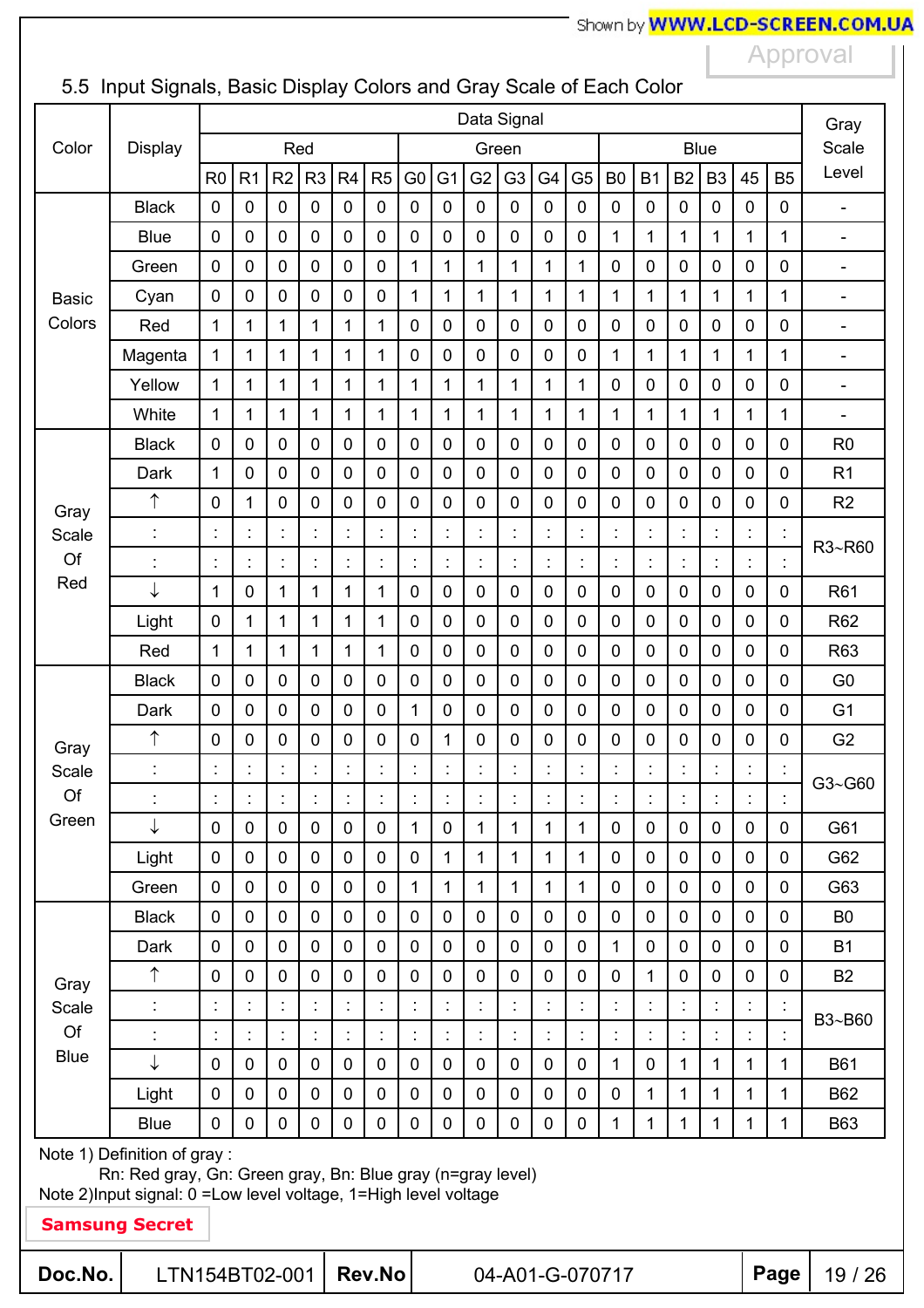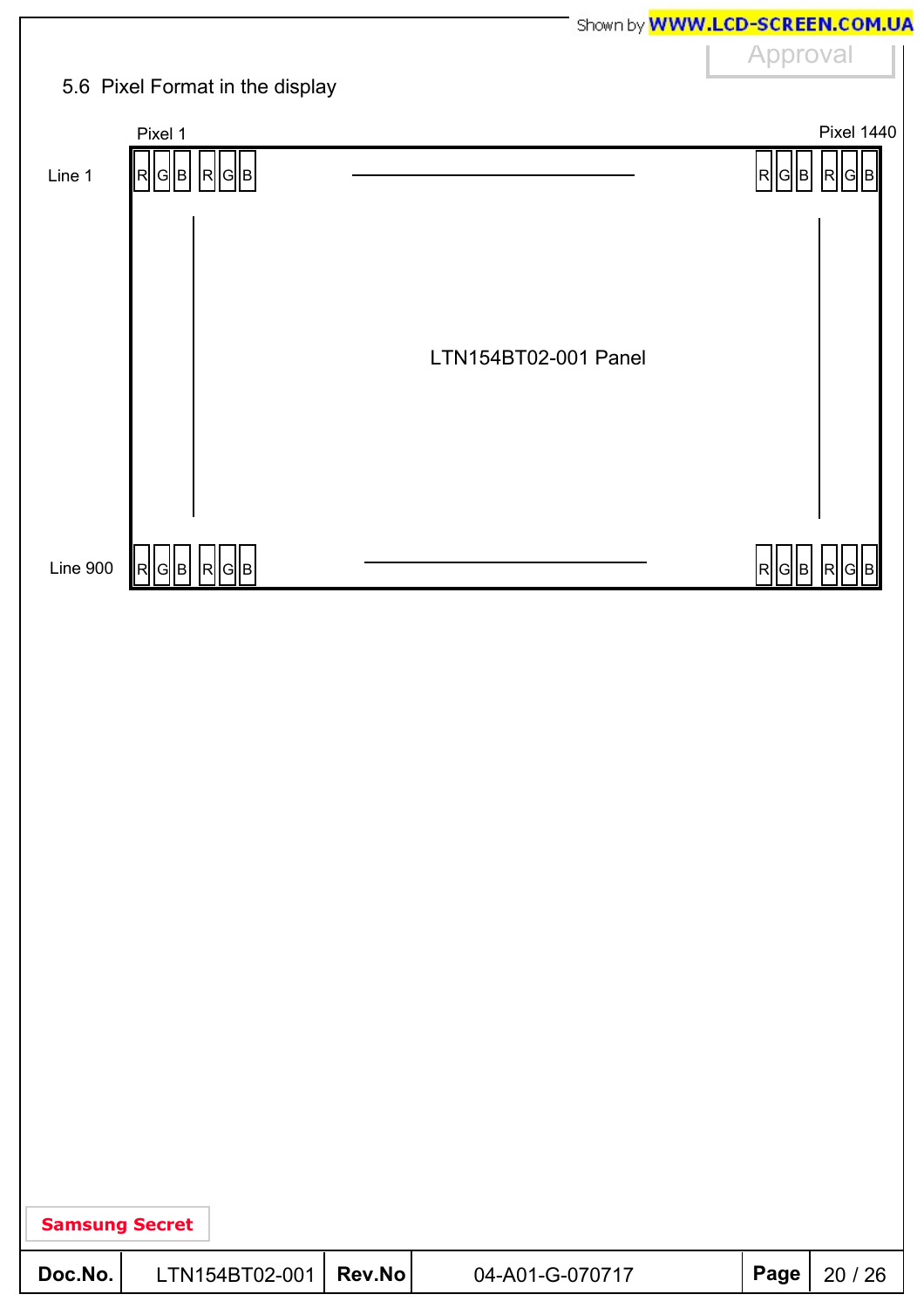## **6. INTERFACE TIMING**

Approval

#### 6.1 Timing Parameters

| Signal                                   | Item              | Symbol     | Min.                     | Typ. | Max.                     | Unit          | <b>Note</b> |
|------------------------------------------|-------------------|------------|--------------------------|------|--------------------------|---------------|-------------|
| Frame Frequency                          | Cycle             | TV         | ٠                        | 912  |                          | Lines         |             |
| <b>Vertical Active</b><br>Display Term   | Display<br>Period | <b>TVD</b> | $\overline{\phantom{a}}$ | 900  | $\overline{\phantom{a}}$ | Lines         |             |
| One Line<br><b>Scanning Time</b>         | Cycle             | TH         | $\overline{\phantom{0}}$ | 1760 |                          | <b>Clocks</b> |             |
| <b>Horizontal Active</b><br>Display Term | Display<br>Period | <b>THD</b> | -                        | 1440 |                          | <b>Clocks</b> |             |

#### 6.2 Timing diagrams of interface signal

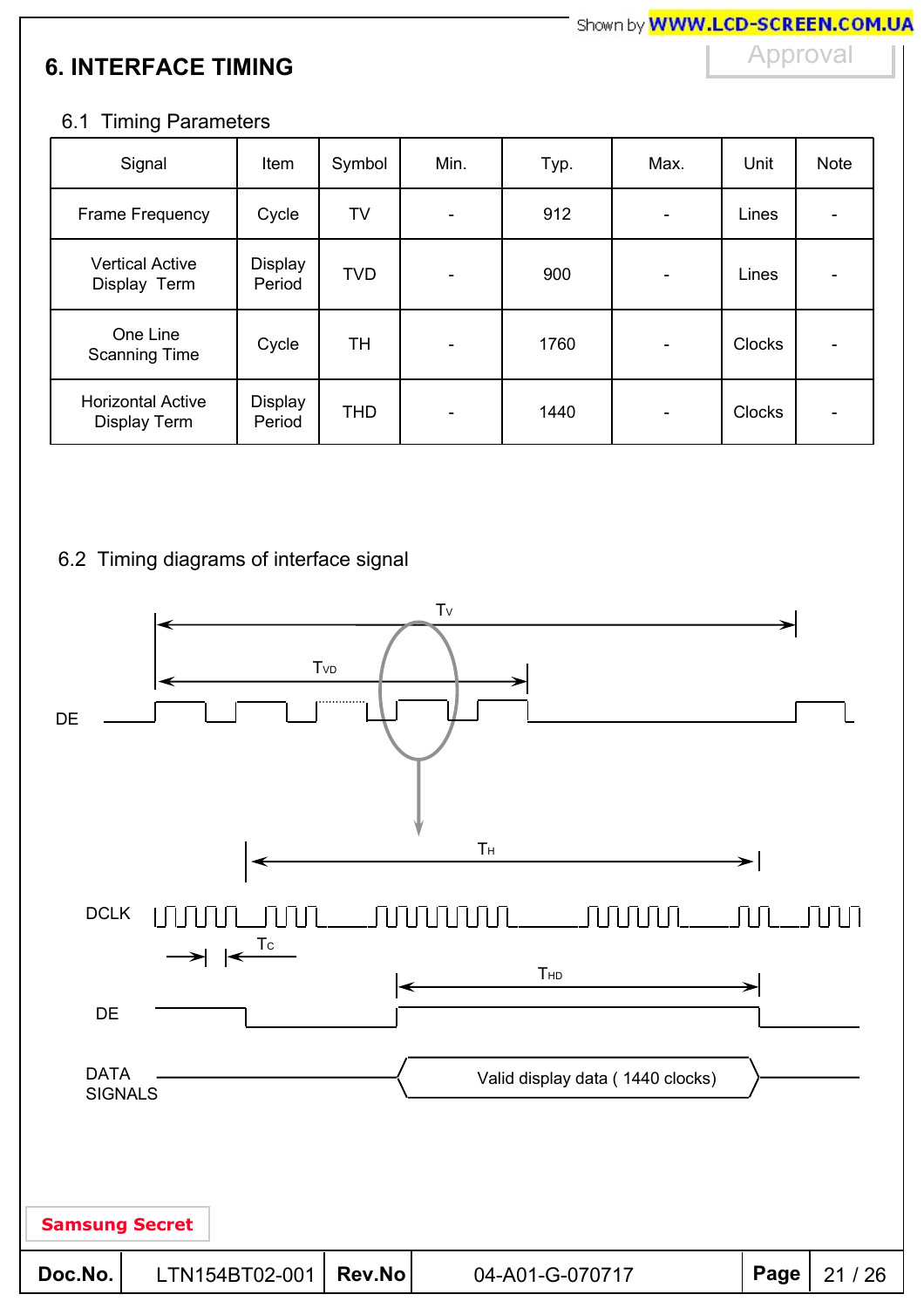#### 6.3 Power ON/OFF Sequence

## Approval

: To prevent a latch-up or DC operation of the LCD module, the power on/off sequence should be as the diagram below.



## Power ON/OFF Sequence

- T1 : Vdd rising time from 10% to 90%
- T2 : The time from Vdd to valid data at power ON.
- T3 : The time from valid data off to Vdd off at power Off.
- T4 : Vdd off time for Windows restart
- T5 : The time from valid data to B/L enable at power ON.
- T6 : The time from valid data off to B/L disable at power Off.

### **NOTE**

- (1) The supply voltage of the external system for the module input should be the same as the definition of V<sub>DD</sub>.
- (2) Apply the lamp voltage within the LCD operation range. When the back-light turns on before the LCD operation or the LCD turns off before the back-light turns off, the display may momentarily become white.
- $(3)$  In case of V<sub>DD</sub> = off level, please keep the level of input signals on the low or keep a high impedance.
- (4) T4 should be measured after the module has been fully discharged between power off and on period.
- (5) Interface signal shall not be kept at high impedance when the power is on.

| Doc.No. | LTN154BT02-001   Rev.No |  | 04-A01-G-070717 |  | <b>Page</b>   22 / 26 |
|---------|-------------------------|--|-----------------|--|-----------------------|
|---------|-------------------------|--|-----------------|--|-----------------------|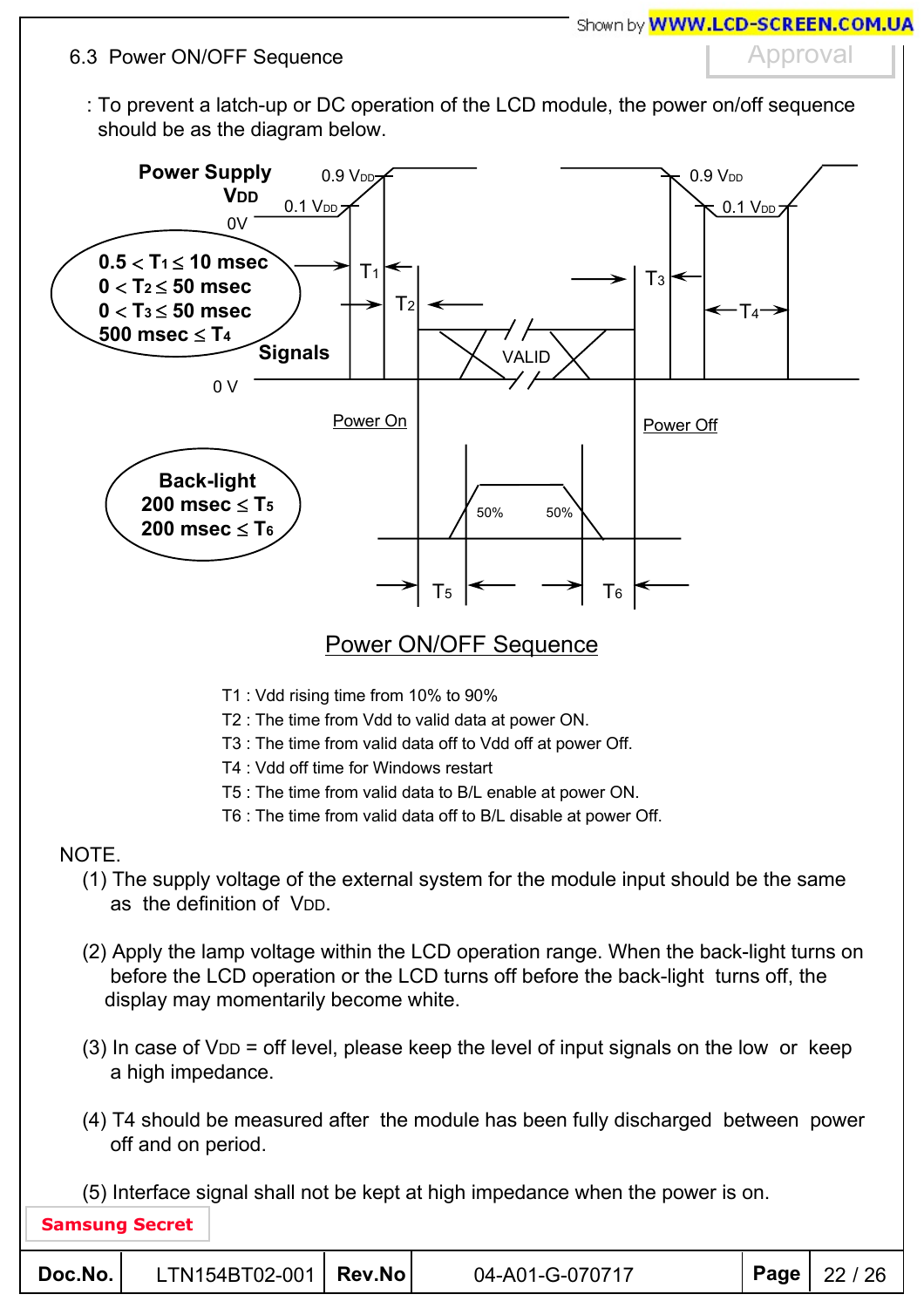## **7. MECHANICAL OUTLINE DIMENSION**

Approval

[ Refer to the next page ]

| <b>Samsung Secret</b> |  |
|-----------------------|--|
|-----------------------|--|

| Doc.No. | $LTN154BT02-001$ Rev.No |  | 04-A01-G-070717 |  | Page   23 / 26 |
|---------|-------------------------|--|-----------------|--|----------------|
|---------|-------------------------|--|-----------------|--|----------------|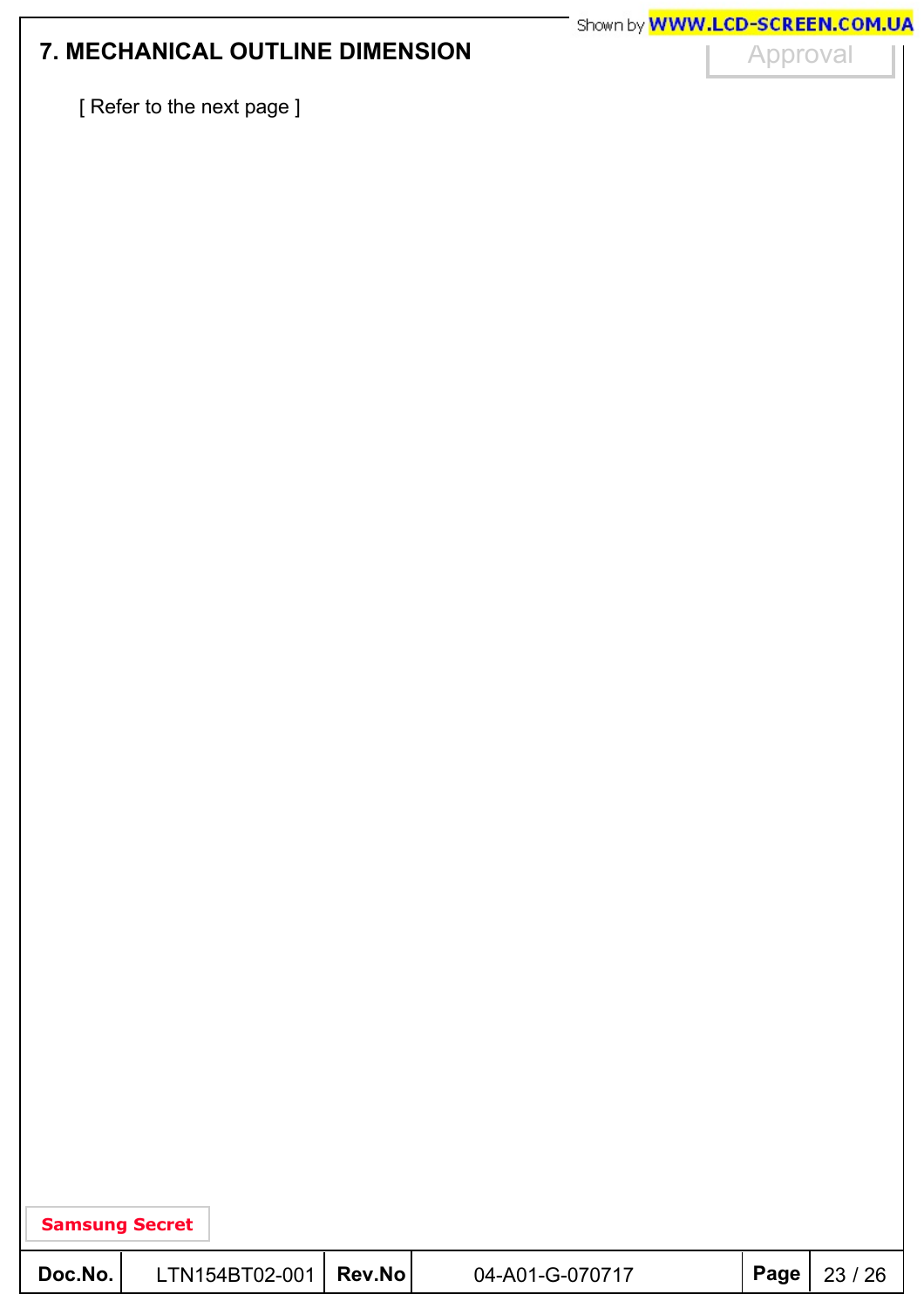Approval

*This page will be replaced with the outline drawing after producing PDF file.*

| Doc.No. | LTN154BT02-001   Rev.No |  | 04-A01-G-070717 |  | $ $ Page $ $ 24 / 26 |
|---------|-------------------------|--|-----------------|--|----------------------|
|---------|-------------------------|--|-----------------|--|----------------------|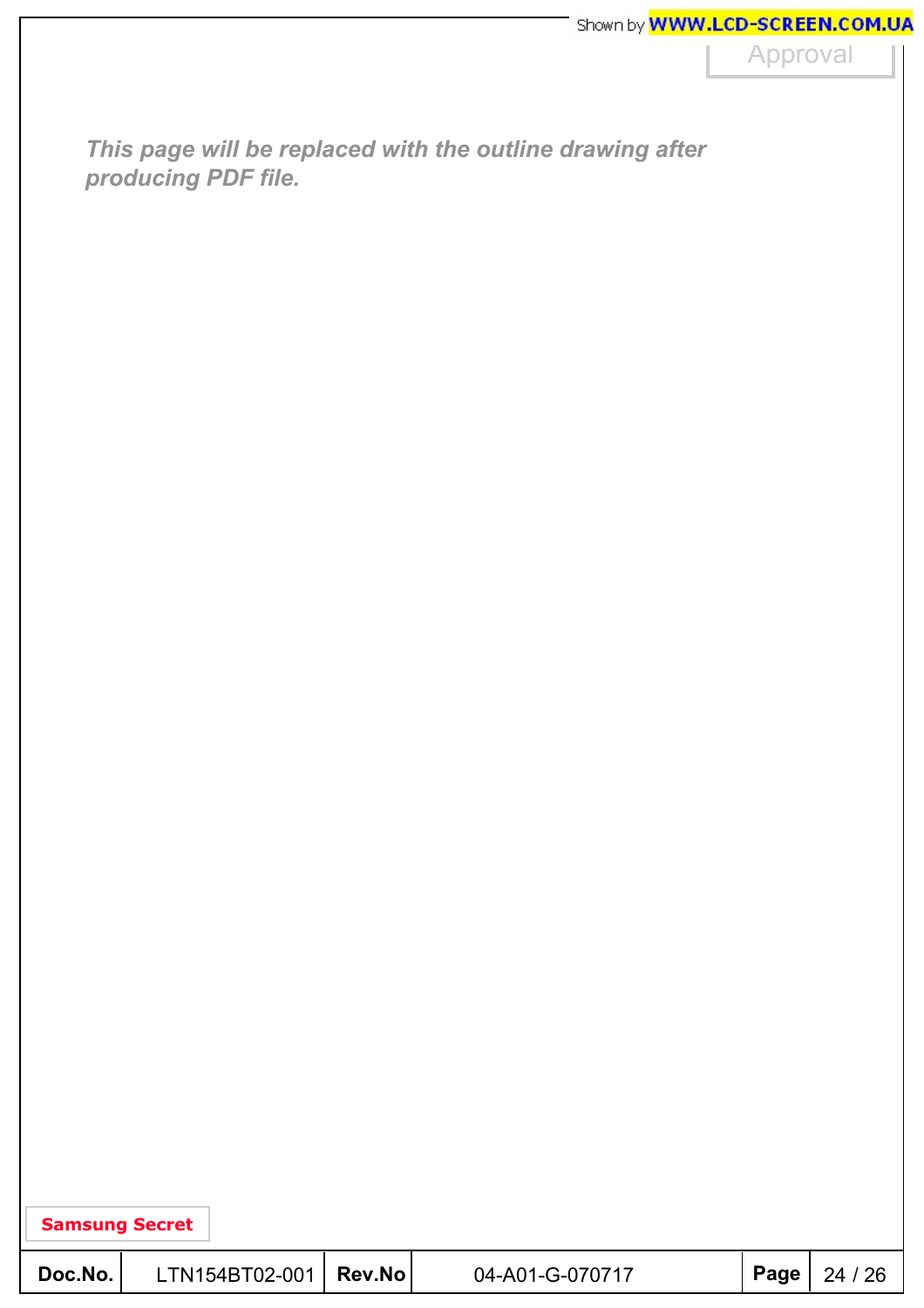## **8. GENERAL PRECAUTIONS**

Approval

#### 1. Handling

- (a) When the module is assembled, It should be attached to the system firmly using every mounting holes. Be careful not to twist and bend the modules.
- (b) Refrain from strong mechanical shock and / or any force to the module. In addition to damage, this may cause improper operation or damage to the module and CCFT back-light.
- (c) Note that polarizers are very fragile and could be easily damaged. Do not press or scratch the surface harder than a HB pencil lead.
- (d) Wipe off water droplets or oil immediately. If you leave the droplets for a long time, Staining and discoloration may occur.
- (e) If the surface of the polarizer is dirty, clean it using some absorbent cotton or soft cloth.
- (f) The desirable cleaners are water, IPA (Isoprophyl Alcohol) or Hexane. Do not use Ketone type materials(ex. Acetone), Ethyl alcohol, Toluene, Ethyl acid or Methyl chloride. It might permanent damage to the polarizer due to chemical reaction.
- (g) If the liquid crystal material leaks from the panel, it should be kept away from the eyes or mouth . In case of contact with hands, legs or clothes, it must be washed away thoroughly with soap.
- (h) Protect the module from static , it may cause damage to the C-MOS Gate Array IC.
- (i) Use fingerstalls with soft gloves in order to keep display clean during the incoming inspection and assembly process.
- (j) Do not disassemble the module.
- (k) Do not pull or fold the lamp wire.
- (l) Do not adjust the variable resistor which is located on the back side.
- (m) Protection film for polarizer on the module shall be slowly peeled off just before use so that the electrostatic charge can be minimized.
- (n) Pins of I/F connector shall not be touched directly with bare hands.